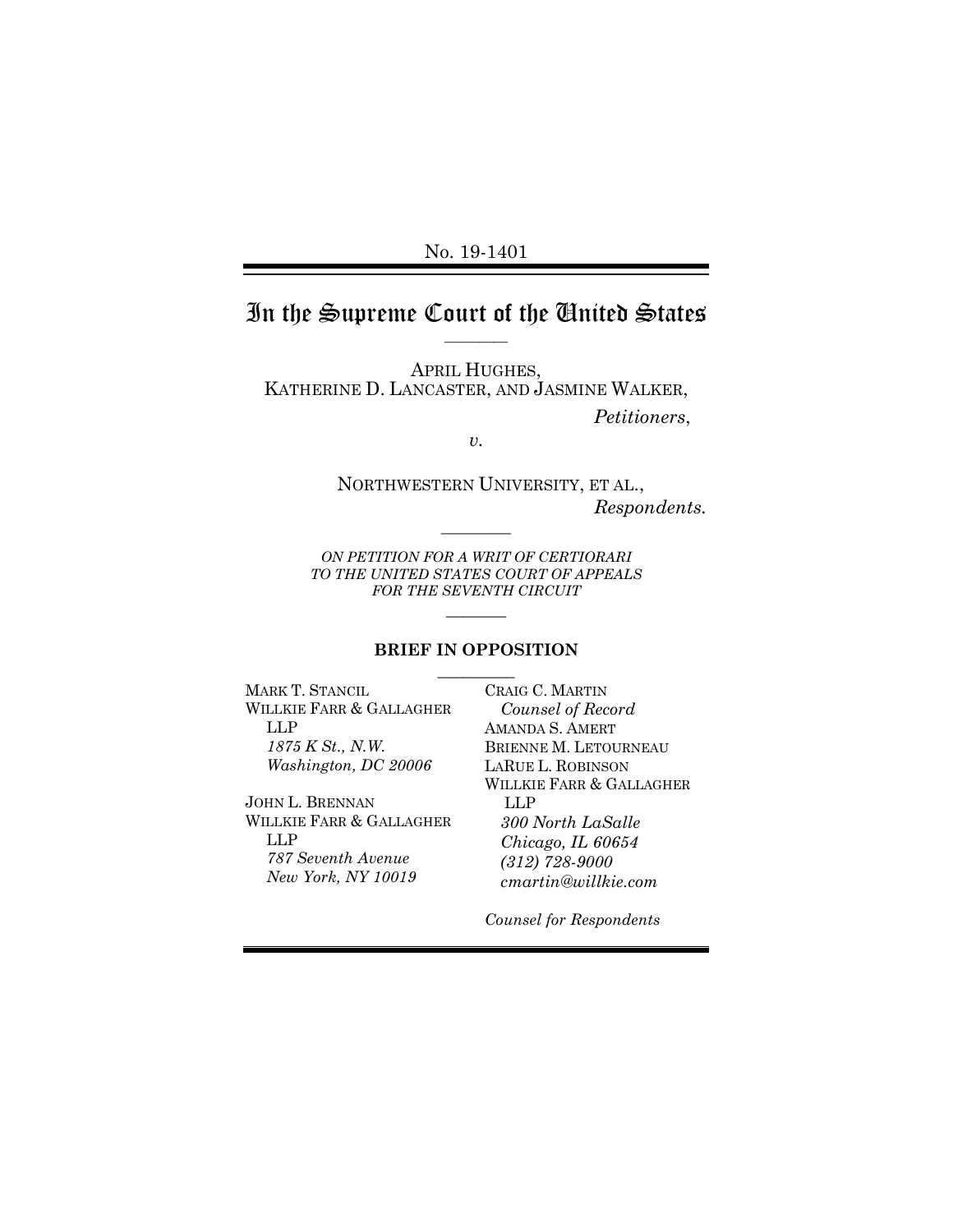#### **QUESTION PRESENTED**

Whether the court of appeals erred in affirming the district court's dismissal of petitioners' first amended complaint alleging that certain aspects of some of the investment options offered under Northwestern University's employee retirement plans violated respondents' fiduciary duties of prudence under the Employee Retirement Income Security Act of 1974 ("ERISA"), where petitioners' own complaint alleged that: (i) the plans were contractually required to include the challenged aspects in order to continue offering a prudent (and popular) investment offering and to avoid imposing substantial losses upon participants already invested in that offering; (ii) participants were not required to choose investment options including any of the objected-to aspects; and (iii) the plans provided—and participants were free to choose among—a wide mix of investments, including low-cost options that petitioners identified as prudent.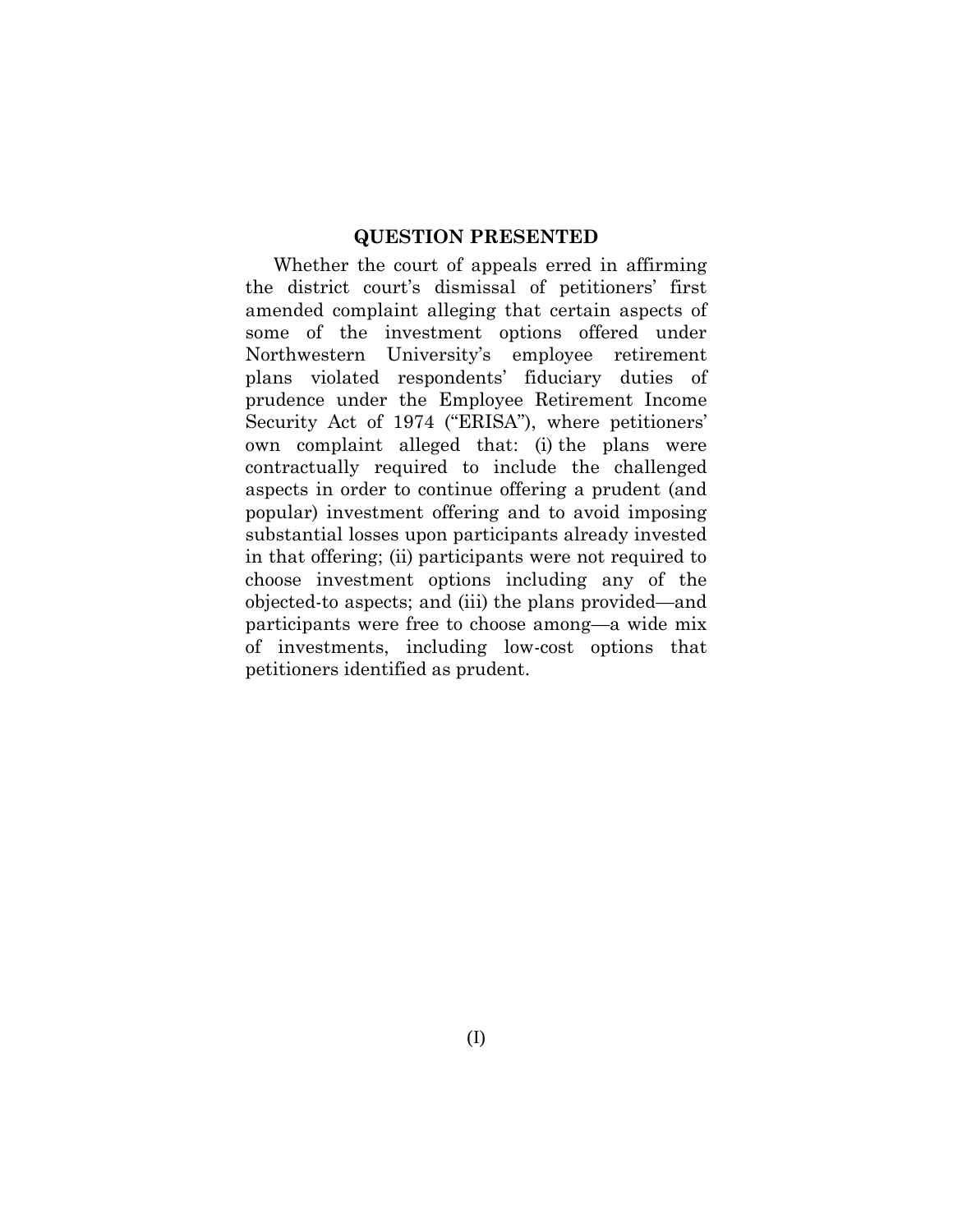#### **RELATED PROCEEDINGS**

- *Divane v. Northwestern University*, No. 16-cv-8157, U.S. District Court for the Northern District of Illinois. Judgment entered May 25, 2018.
- *Divane v. Northwestern University et al.*, No. 18-2569, U.S. Court of Appeals for the Seventh Circuit. Judgment entered March 25, 2020.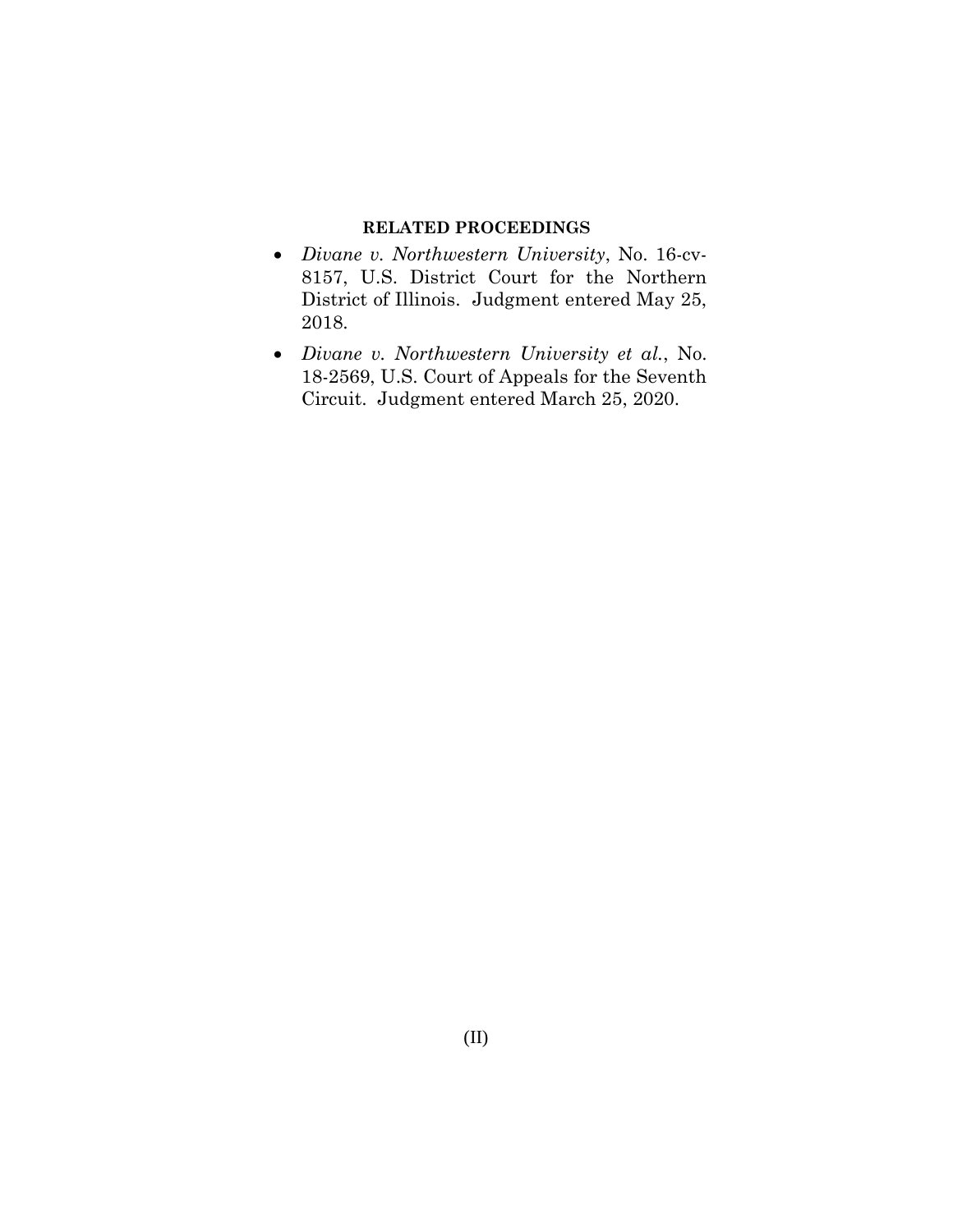# **TABLE OF CONTENTS**

|         | REASONS FOR DENYING THE PETITION 10                                                                                              |
|---------|----------------------------------------------------------------------------------------------------------------------------------|
| I.      | THE LOWER COURTS ARE<br>NOT DIVIDED ON THE<br>PROPER STANDARD FOR<br><b>EVALUATING FIDUCIARY</b><br>DUTY CLAIMS UNDER ERISA.  11 |
| $\Pi$ . | THE SEVENTH CIRCUIT'S<br>DECISION IS CORRECT.  23                                                                                |
| HI.     | THIS CASE PRESENTS A POOR<br>VEHICLE FOR REVIEW.  30                                                                             |
|         |                                                                                                                                  |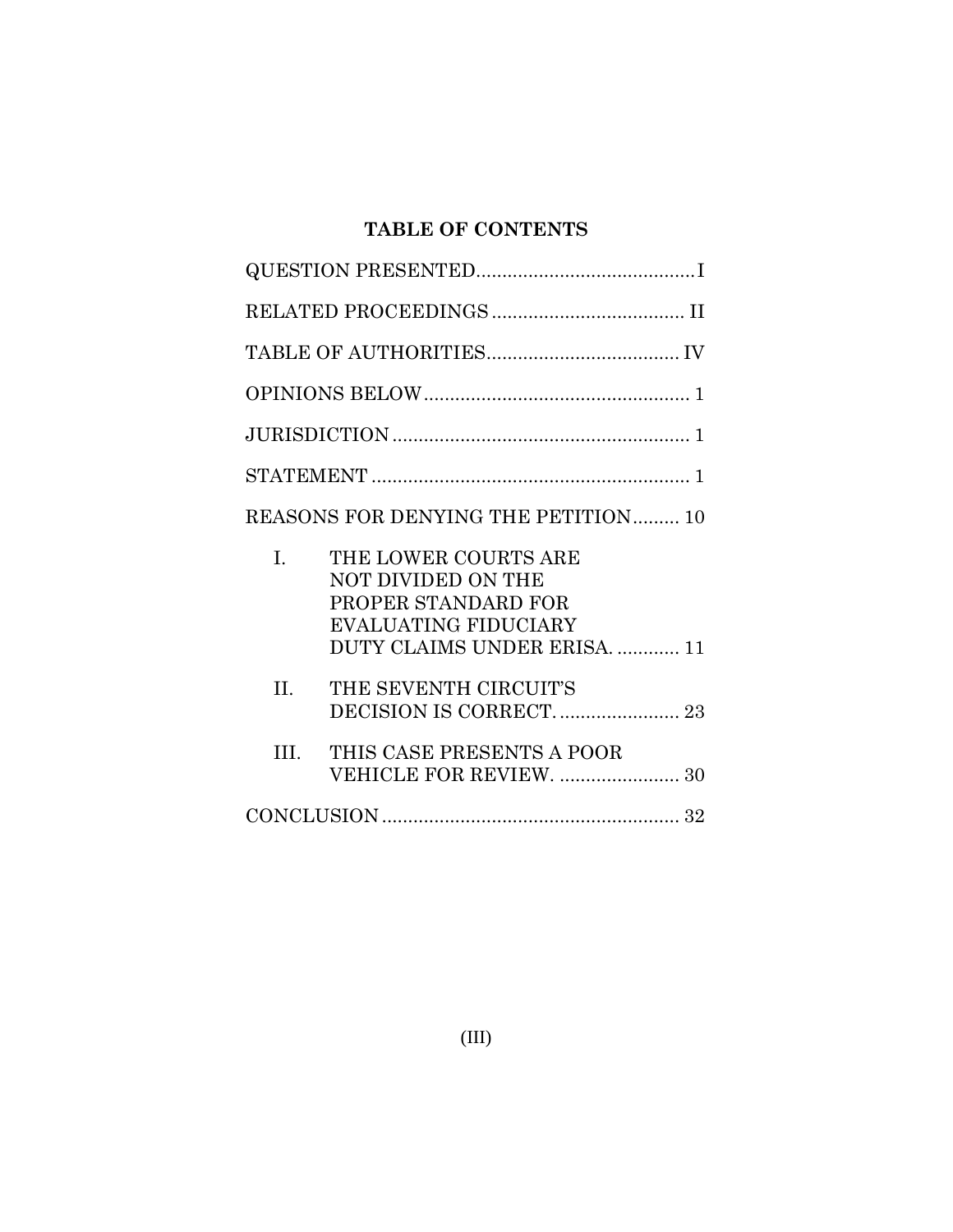# **TABLE OF AUTHORITIES**

# **Cases**

| Amgen Inc. v. Harris,                                                                                      |
|------------------------------------------------------------------------------------------------------------|
| Ashcroft v. Iqbal,                                                                                         |
| Barchock v. CVS Health Corp,                                                                               |
| Bell Atl. Corp. v. Twombly,                                                                                |
| Braden v. Wal-Mart Stores, Inc.,                                                                           |
| Conkright v. Frommert,                                                                                     |
| Davis v. Wash. Univ. in St. Louis,                                                                         |
| DeBruyne v. Equitable Life Assurance Soc'y<br>of the United States,<br>920 F.2d 457 (7th Cir. 1990) 17, 27 |
| <i>Hecker v. Deere &amp; Co.</i> ,                                                                         |
| Jenkins v. Yager,<br>444 F.3d 916 (7th Cir. 2006) 27, 28                                                   |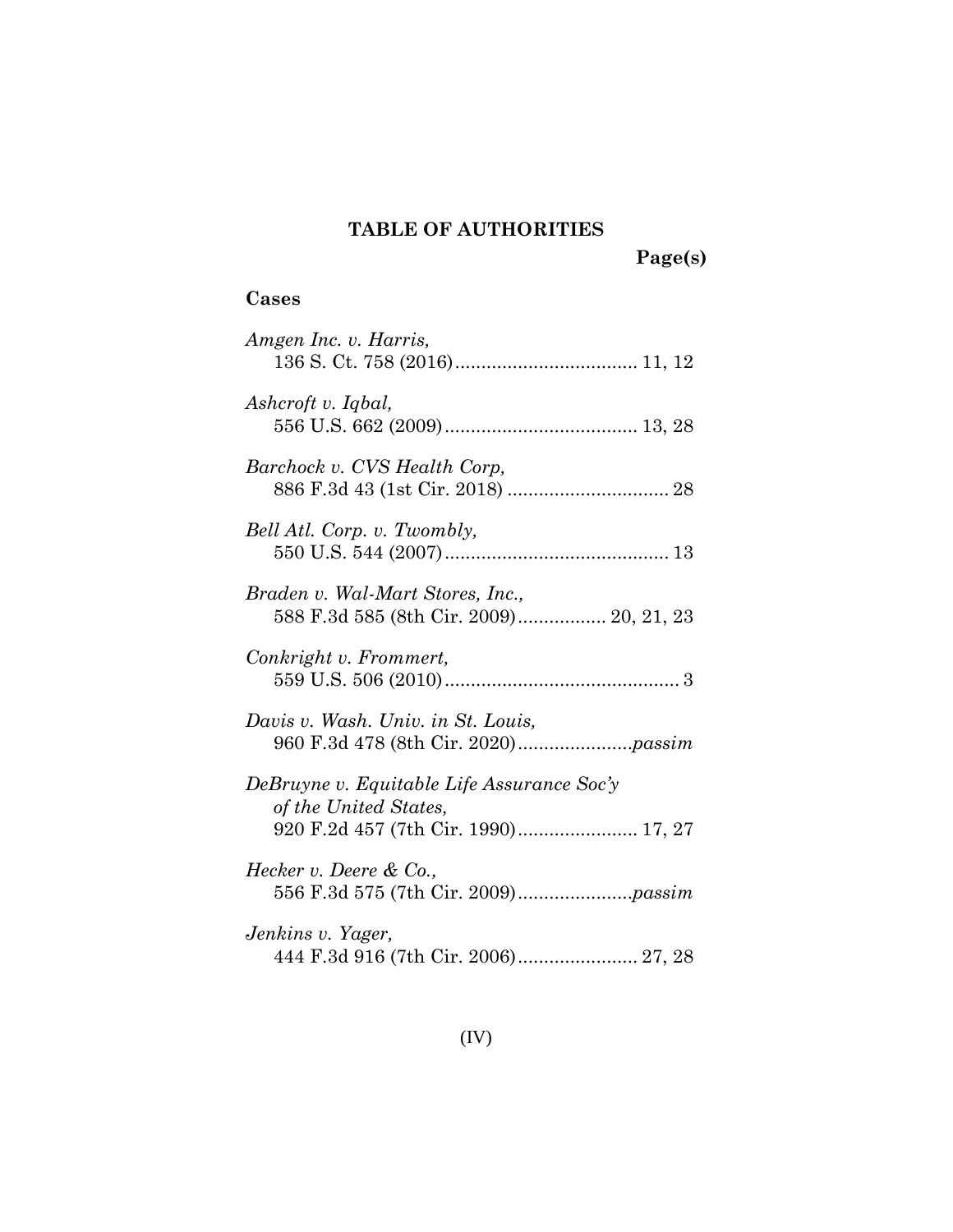| Loomis v. Exelon Corp.,                                                                                                                                       |
|---------------------------------------------------------------------------------------------------------------------------------------------------------------|
| Meiners v. Wells Fargo & Co.,<br>898 F.3d 820 (8th Cir. 2018) 21, 22                                                                                          |
| Renfro v. Unisys Corp.,                                                                                                                                       |
| Pension Benefit Guar. Corp. ex rel. St.<br>Vincent Catholic Med. Ctrs. Ret. Plan v.<br>Morgan Stanley Inv. Mgmt. Inc.,<br>712 F.3d 705 (2d Cir. 2013)  27, 28 |
| Sweda v. Univ. of Pa.,                                                                                                                                        |
| Taha v. Int'l Bhd. of Teamsters, Local 781,                                                                                                                   |
| Tibble v. Edison Int'l,                                                                                                                                       |
| <i>Tricontinental Indus. v.</i><br>PricewaterhouseCoopers, LLP,<br>475 F.3d 824 (7th Cir. 2007) 13                                                            |
| Tussey v. ABB, Inc.,                                                                                                                                          |
| Univ. of Pa. v. Sweda,                                                                                                                                        |
| Yeftich v. Navistar, Inc.,<br>722 F.3d 911 (7th Cir. 2013) 13                                                                                                 |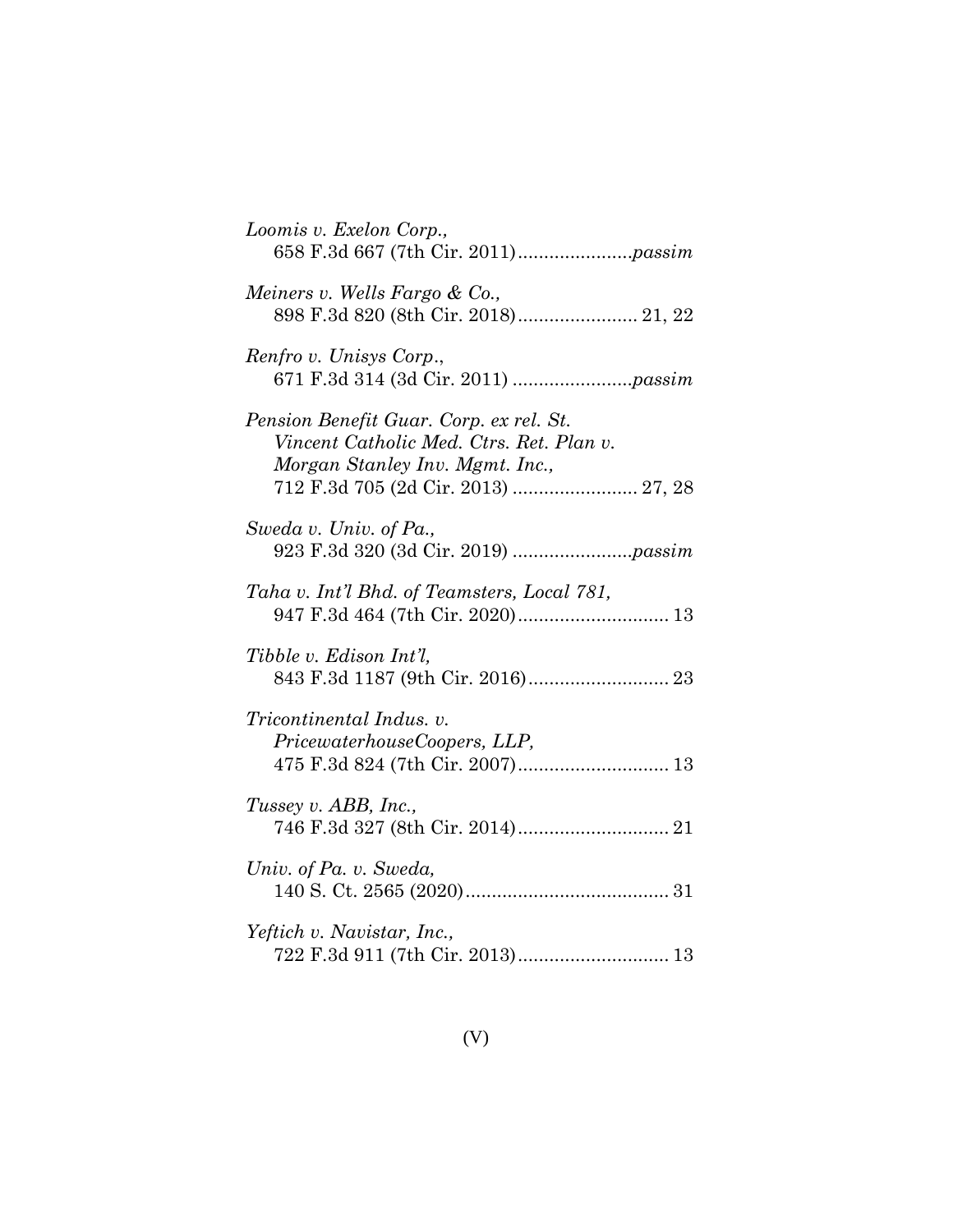## **Statutes**

| <b>Other Authorities</b>                                                                |  |
|-----------------------------------------------------------------------------------------|--|
|                                                                                         |  |
| Suppl. Br. for Pet'rs, Univ. of Pa. v. Sweda,<br>No. 19-784, 2020 WL 1479914 (U.S. Mar. |  |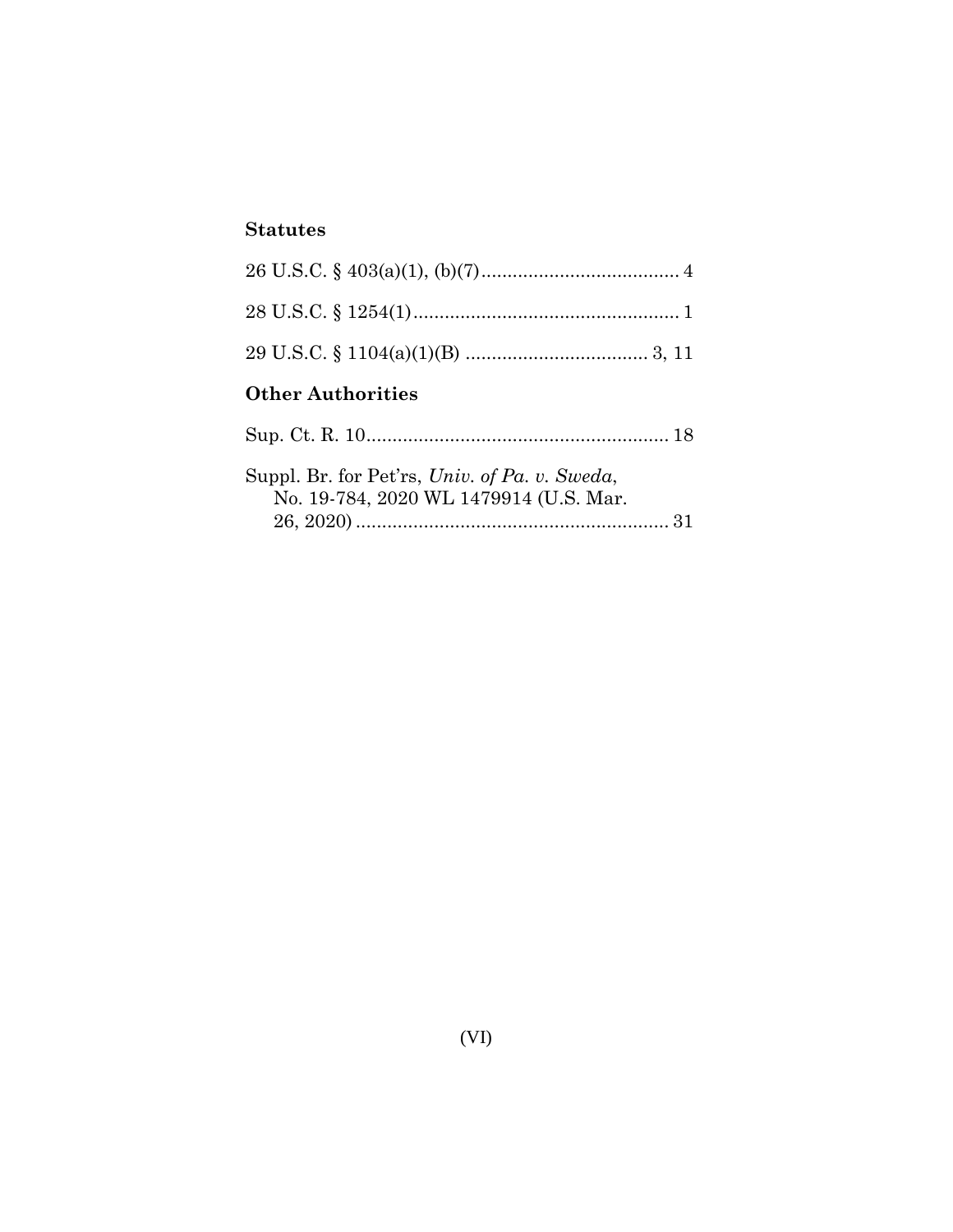# In the Supreme Court of the United States

No. 19-1401

APRIL HUGHES, KATHERINE D. LANCASTER, AND JASMINE WALKER

*Petitioners,*

*v.*

NORTHWESTERN UNIVERSITY, ET AL., *Respondents.*

*ON PETITION FOR A WRIT OF CERTIORARI TO THE UNITED STATES COURT OF APPEALS FOR THE SEVENTH CIRCUIT*

## **BRIEF IN OPPOSITION** \_\_\_\_\_\_\_\_\_\_\_\_\_\_

#### **OPINIONS BELOW**

The opinion of the court of appeals (Pet. App. 1a– 25a) is reported at 953 F.3d 980. The opinion of the district court (*id*. 26a–58a) is not reported.

#### **JURISDICTION**

The judgment of the court of appeals was entered on March 25, 2020 (*id*. 1a), and the court of appeals denied rehearing on May 11, 2020 (*id.* 59a–60a). The jurisdiction of this Court is invoked under 28 U.S.C.  $§ 1254(1).$ 

#### <span id="page-7-0"></span>**STATEMENT**

This case arises from petitioners' objections to certain aspects of the investment offerings included in Northwestern University's ("Northwestern") voluntary employee retirement plans. Petitioners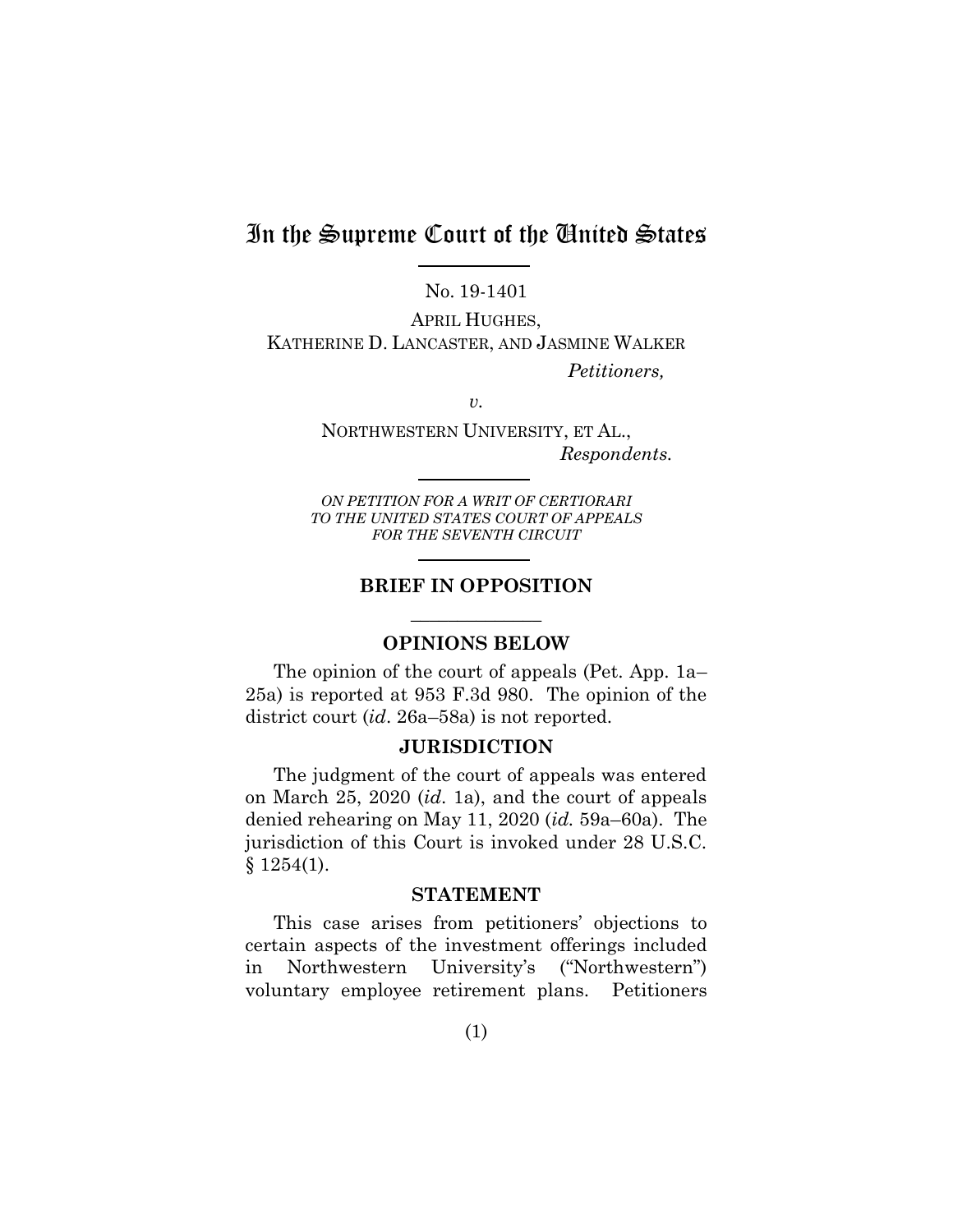are Northwestern employees who chose to participate in these plans, which offered a wide variety of financial products in which participants could invest their retirement contributions. Respondents are Northwestern, the Northwestern University Retirement Investment Committee ("NURIC"), and certain university employees tasked with investment oversight and/or administration of the plans. Petitioners sued, claiming that certain cost and performance metrics associated with some of the investment options violated respondents' fiduciary duties of prudence under the Employee Retirement Income Security Act of 1974 ("ERISA"). The district court dismissed petitioners' first amended complaint for failure to state a claim and denied petitioners' motion—filed just six days before the close of discovery—to file a third complaint. The Seventh Circuit affirmed.

Petitioners mischaracterize the decision below in an attempt to conjure a "circuit split," but none exists. To the contrary, the Seventh Circuit expressly embraced the same standards applied in the cases petitioners now claim present such a conflict. Thus, there is no disagreement among the lower courts regarding the proper legal standard for evaluating a motion to dismiss or the scope or content of ERISA's duty of prudence. Rather, the petition seeks merely factbound error correction in a case that turns on whether specific claimed deficiencies about specific investment options are sufficient to state a claim under ERISA.

There is no error here anyway. The decision below was manifestly correct in concluding that petitioners had not stated a plausible claim for relief.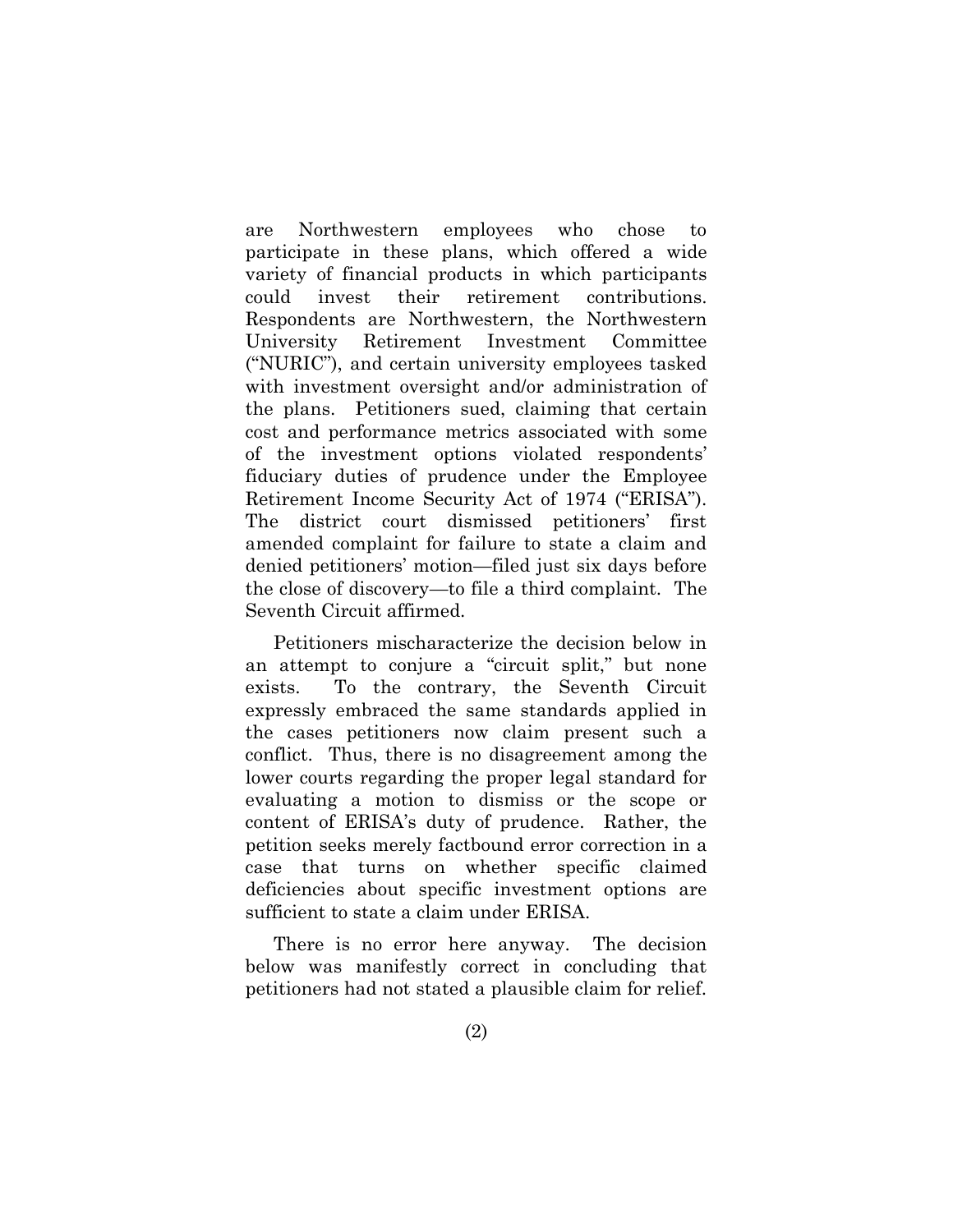ERISA demands prudence not perfection; it does not subject plan administrators to lawsuits based merely on allegations that a negotiated mix of plan offerings (which included numerous options that petitioners deemed prudent) was not, by petitioners' reckoning, optimal. Even if this Court could identify a genuine legal issue lurking amidst these fact-specific allegations, the petition presents numerous vehicle problems that make it a poor candidate for review. The petition should be denied.

<span id="page-9-0"></span>1. ERISA "represents a careful balancing" of Congress's dual objectives to ensure that employers offering retirement plans would not engage in selfdealing at employees' expense, while at the same time "creat[ing] a system that is not so complex that administrative costs, or litigation expenses, unduly discourage employers from offering ERISA plans." *Conkright v. Frommert*, 559 U.S. 506, 516–17 (2010) (internal quotation marks, brackets, and citation omitted). Accordingly, fiduciaries must discharge their duties "solely in the interest of the participants and beneficiaries," and "with the care, skill, prudence, and diligence under the circumstances then prevailing that a prudent man acting in a like capacity and familiar with such matters would use in the conduct of an enterprise of a like character and with like aims." 29 U.S.C. § 1104(a)(1)(B).

<span id="page-9-1"></span>ERISA governs several types of tax-deferred retirement savings plans. Section 401(k) plans are offered by for-profit employers. Section 403(b) plans—at issue in this case—are available to certain tax-exempt organizations. Pet. 4. Both 401(k) and 403(b) plans typically offer a variety of investment products in which participants may choose to invest.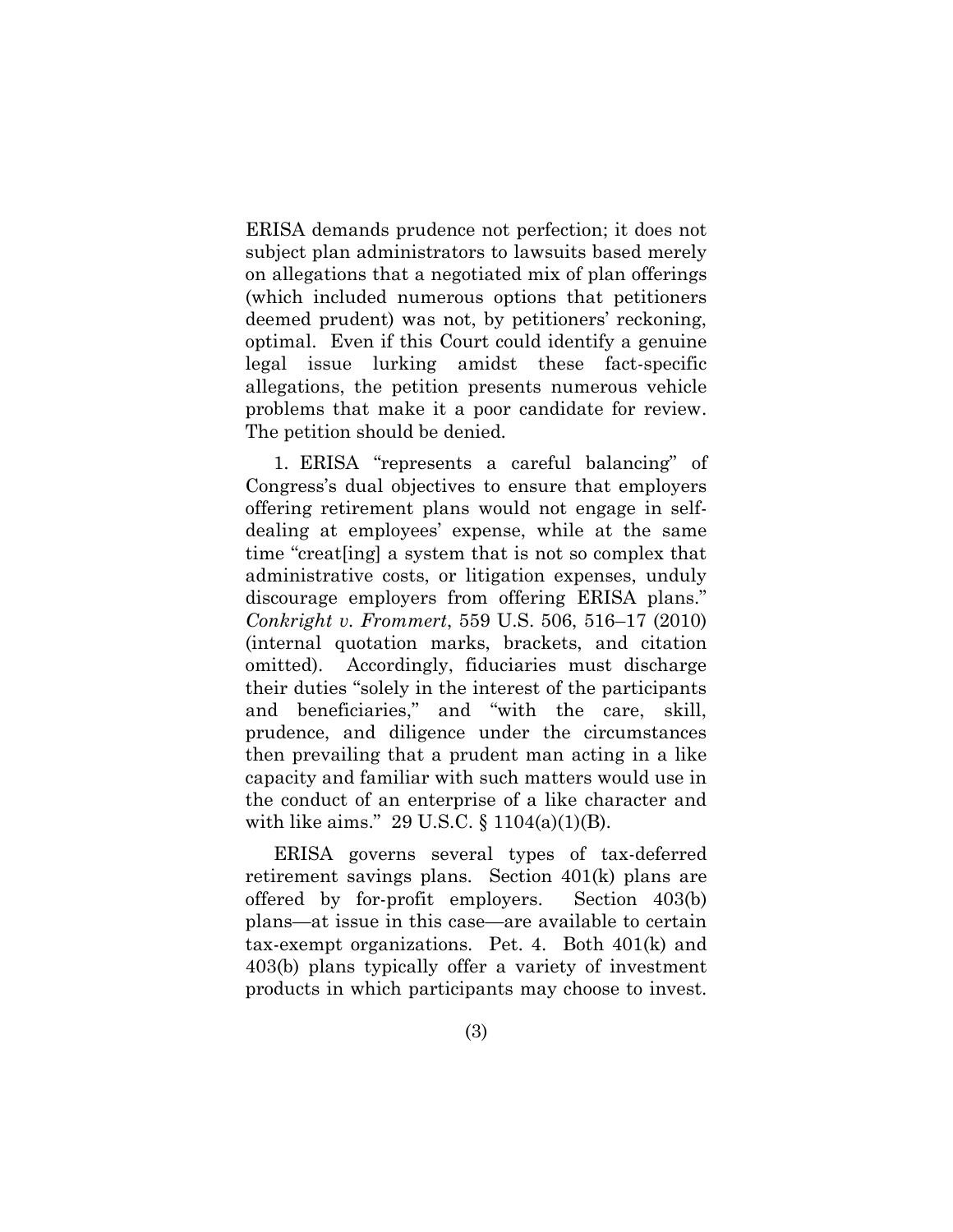Unlike 401(k) plans, 403(b) plans are permitted to offer only annuity contracts or mutual funds held in custodial accounts. 26 U.S.C.  $\S$  403(a)(1), (b)(7).

<span id="page-10-0"></span>2. Northwestern operates two 403(b) plans: the Retirement Plan and the Voluntary Savings Plan (the "Plans"). Am. Compl. ¶¶ 9–18. Like many 403(b) plans, the Plans historically have provided participants with a wide range of mutual funds and annuities as investment options. *Id*. ¶¶ 76, 110, 111, 113, 115. Those options are made available to the Plans through the Teachers Insurance and Annuity Association of America and College Retirement Equities Fund ("TIAA") and Fidelity Management Trust Company ("Fidelity"). *Id.* ¶ 42. During the relevant timeframe (and until October 2016), Retirement Plan participants could choose from among 242 investment options, and Voluntary Savings Plan participants could choose from among 187 investment options. *Id.* ¶¶ 110, 113, 115. These choices reflected a variety of different types of investments, including "mutual funds, insurance pooled separate accounts, and insurance company fixed and variable annuity products." *Id.* ¶ 110.

Among those available investment options was a fixed annuity offered by TIAA called the Traditional Annuity. *Id*. ¶ 88. The Traditional Annuity is extremely popular among participants and has long been offered by the Plans. *Id.* ¶ 117. Northwestern's contractual relationship with TIAA had developed over decades, and was not easily changed. *See id.* ¶¶ 78–79. The Traditional Annuity imposed a 2.5% withdrawal penalty if funds invested in the annuity were moved to a different investment option. *Id.* ¶¶ 117, 132. Moreover, TIAA requires any plan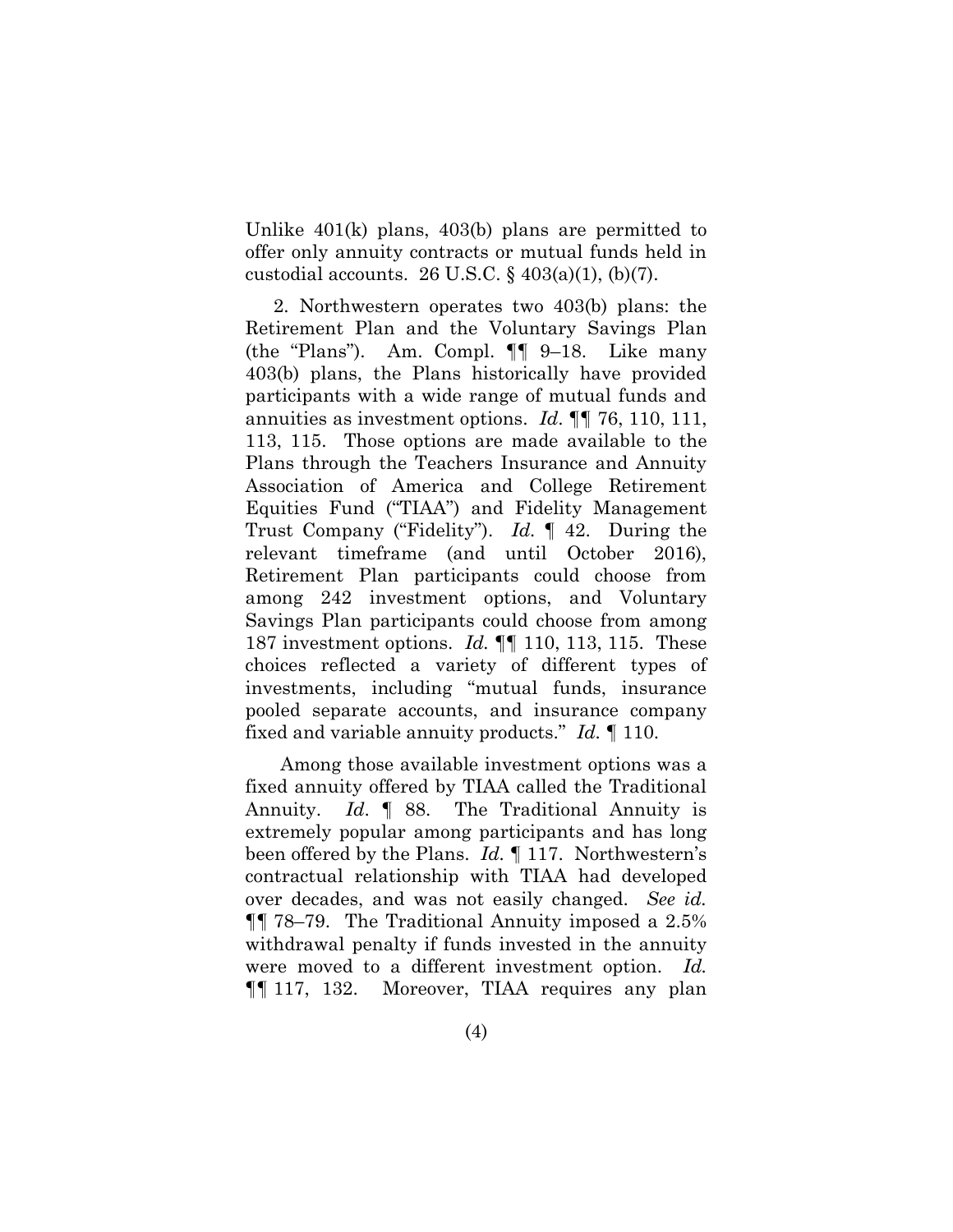offering the Traditional Annuity (i) to also offer the CREF Stock Account as an investment option, and (ii) to retain TIAA as a recordkeeper for TIAA products. *Id.* ¶ 130.

Each fund available to plan participants carries its own expense ratio—here, a percentage of assets under management—that pays for investment management, recordkeeping, and other fees associated with managing the Plans and participants' investments. *Id.* ¶¶ 53–54, 120–121. Expense ratios vary depending on the nature of the fund and certain other factors:

> [L]ow-expense funds tend to be passively managed (index funds, for example, which do not make any independent investment choices but simply track a designated portfolio such as the Standard & Poor's 500 index) and have features that discourage turnover . . . . [H]ighexpense funds tend to be actively managed (that is, the fund's investment advisers try to find and buy underpriced securities while selling ones that the advisers think are overvalued) and to allow rapid turnover both in the funds' holdings and the participants' investments.

<span id="page-11-0"></span>*Loomis v. Exelon Corp.*, 658 F.3d 667, 669–70 (7th Cir. 2011). Petitioners alleged that the expense ratios of funds offered by the Plans ranged from .05% to 1.89%. Pet. App. 33a (citing Am. Compl. ¶ 161).

TIAA and Fidelity each served as recordkeeper for their respective funds. Am. Compl. ¶¶ 109, 111. Recordkeepers track participants' investment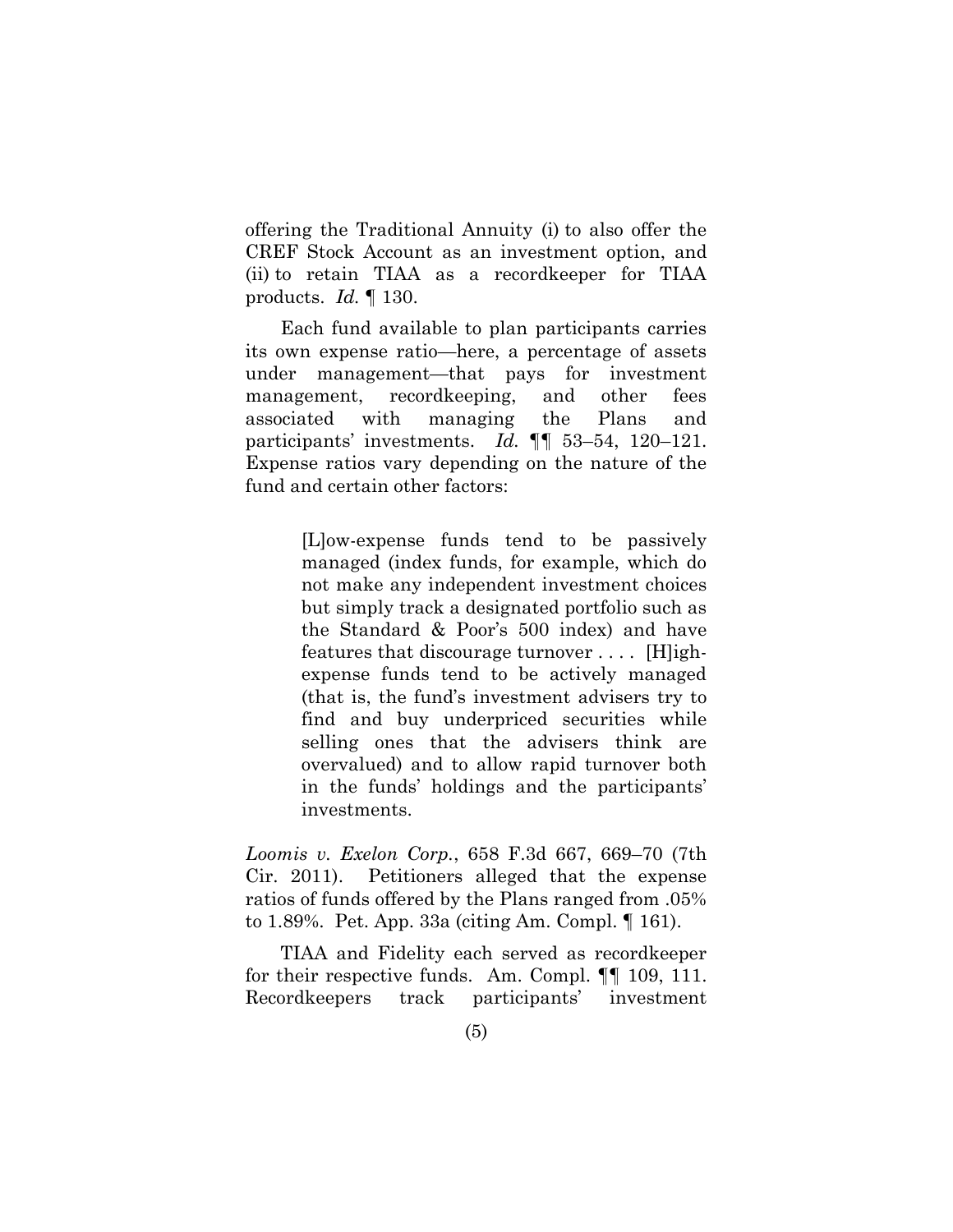elections and allocations; issue account statements and other participant communications; create and support online portals and call centers for participants; and, typically, offer investment advice and educational programming to participants. *Id*. ¶¶ 48–49.

Northwestern established NURIC in 2011 to enhance its oversight of the Plans, and delegated to NURIC authority and fiduciary responsibility for oversight of the investment of the Plans' assets. *See id*. ¶ 131. NURIC oversaw the rollout of a new investment menu in 2016. *Id.* ¶ 123. When the amended complaint was filed, the Plans' offerings consisted of "about 40 options" available through TIAA and Fidelity, including the TIAA Traditional Annuity and the CREF Stock Account, in addition to a self-directed brokerage window offering participants access to thousands of mutual funds outside of the Plans' core investment options. Pet. App. 4a; Am. Compl. ¶¶ 123–128, 132–133.

3. Petitioners filed their initial complaint on August 17, 2016. Pet. App. 2a n.4. Petitioners filed an amended complaint (the operative complaint here) on December 15, 2016, asserting seven counts under 29 U.S.C. § 1132(a)(2). *Id.* Specifically, petitioners alleged that respondents breached their fiduciary duties by "allowing TIAA to mandate the inclusion" of the CREF Stock Account in the Plans, and "to require that it provide recordkeeping for its proprietary options" (Count 1, Am. Compl. ¶¶ 232– 239); overpaying for recordkeeping services (Count 3, *id.* ¶¶ 246–254); and offering investment options that were too numerous, charged excessive fees, and "underperformed" (Count 5, *id.* ¶¶ 260–273).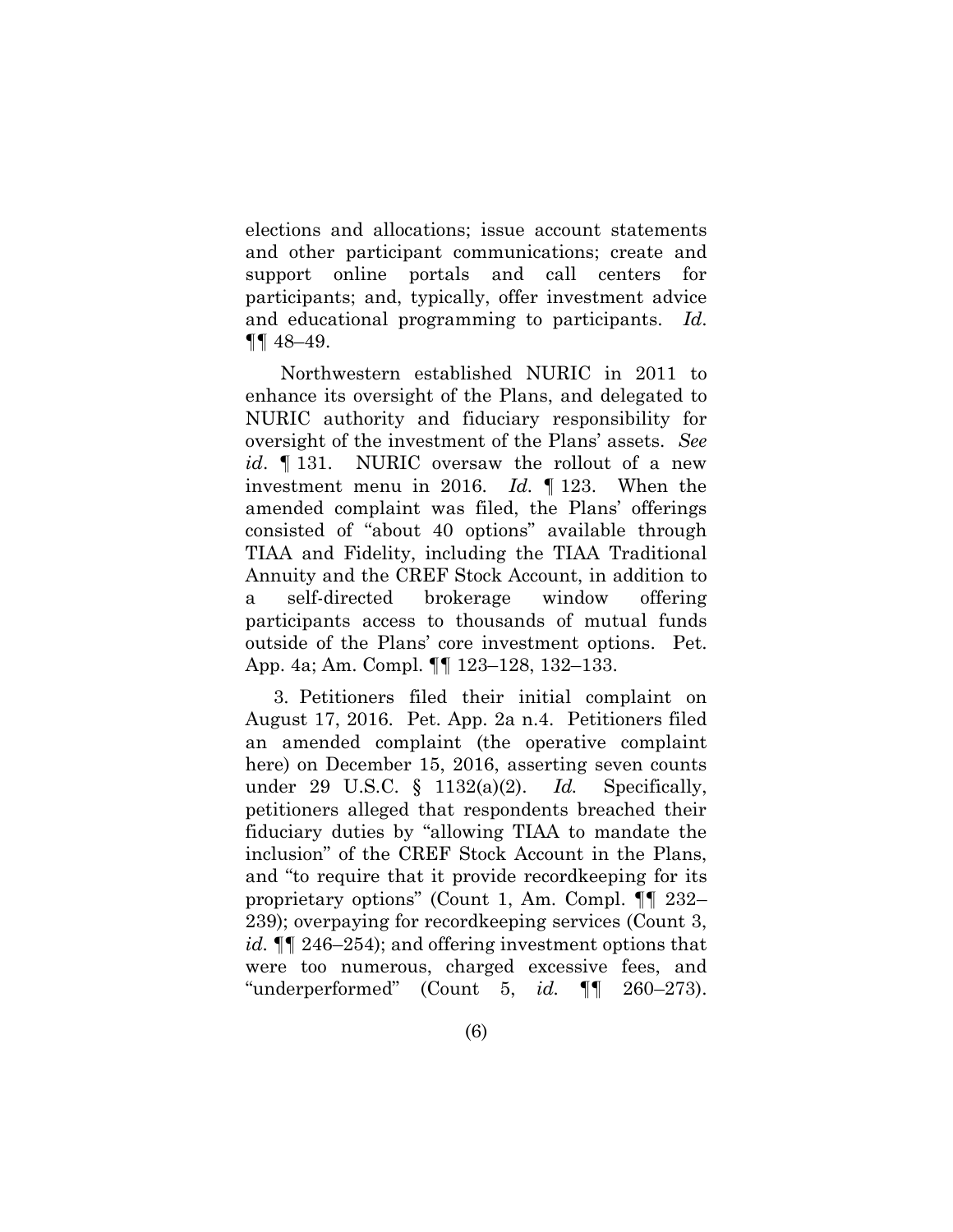Petitioners recast these same factual allegations as alleged prohibited transactions under ERISA (Count 2, *id.* ¶¶ 240–245; Count 4, *id.* ¶¶ 255–259; Count 6, *id.* ¶¶ 274–278). Finally, petitioners claimed that certain respondents breached their duty to monitor other fiduciaries (Count 7, *id.* ¶¶ 279–286).

Respondents moved to dismiss, and the parties continued to engage in discovery during the pendency of respondents' motion. Pet. 6 n.2.Shortly before the district court ruled on the motion to dismiss—and just six days before the close of the parties' year-plus discovery period—petitioners sought leave to file a second amended complaint. Pet. App. 9a.

The district court granted the motion to dismiss all of petitioners' claims. *Id.* 36a–50a. Rejecting petitioners' theory that respondents breached their fiduciary duties by offering the CREF Stock Account and by allowing TIAA to serve as recordkeeper for its own funds, the district court noted that "any plan participant could avoid what plaintiffs consider to be the problems with those products . . . simply by choosing other options." *Id.* 38a–39a. The court further concluded, based on petitioners' "own allegations," that the Plans "had valid reasons to use TIAA-CREF as record keeper for its products and to keep the CREF Stock Account as an *option* for plan participants." *Id.* 39a. The district court also rejected petitioners' claims based on excessive recordkeeping fees. Relying on Seventh Circuit precedent, the court held that "there is nothing wrong, for ERISA purposes, with the fact that the plan participants paid the record-keeper expenses via . . . expense ratios" set as a percentage of assets,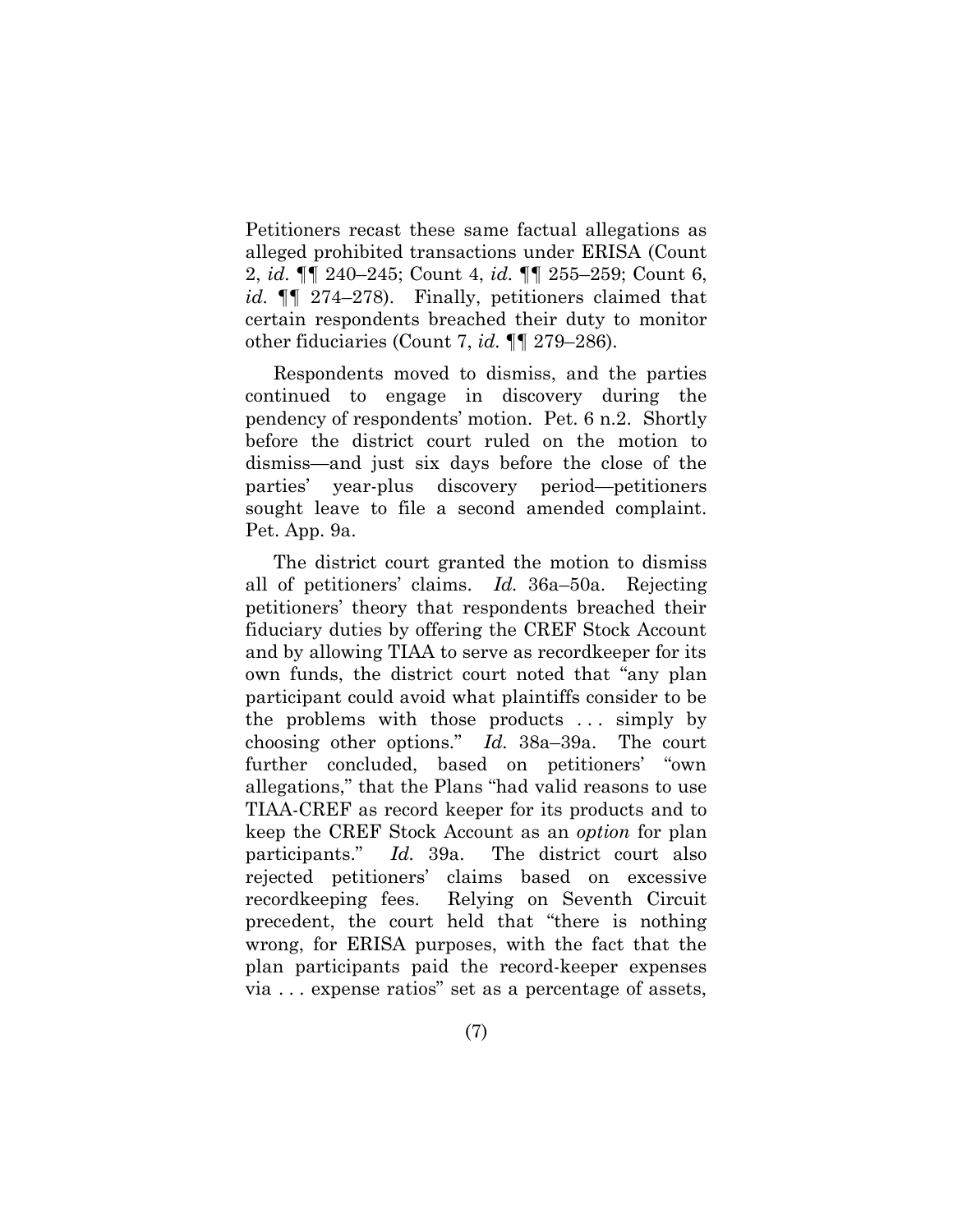<span id="page-14-0"></span>nor were defendants required to try to "find a recordkeeper willing to take \$35/participant/year," the rate that petitioners alleged was reasonable. *Id.* 43a (citing *Hecker v. Deere & Co.*, 556 F.3d 575, 586 (7th Cir. 2009)). The district court rejected petitioners' allegations that the Plans' investment options were too broad and included options with higher costs. The district court acknowledged petitioners' "clear preference for low-cost index funds," but noted that petitioners' own complaint "allege[d] that those types of low-cost index funds *were and are* available to them." *Id.* 45a. The district court dismissed petitioners' claims that the alleged "breaches of fiduciary duty ... also constitute transactions prohibited by ERISA" because, among other reasons, petitioners "plead[ed] the ingredients of the defense, i.e., that the fees paid were reasonable, as a matter of law." *Id.* 45a–49a. Finally, the district court dismissed petitioners' failure-to-monitor claim as abandoned because petitioners failed to respond to respondents' arguments. *Id.* 50a.

The district court also denied petitioners' motion for leave to file a second amended complaint because petitioners' proposed additional counts and allegations were untimely, futile, and abandoned. *Id*. 50a–57a. With respect to the first of petitioners' proposed additional counts—alleging that respondents should have offered investment options at below-retail prices—the district court found that petitioners "could and should have added this count sooner, if not as part of its amended complaint"; that this proposed count "would be futile, because it fails to state a claim for the same reasons" petitioners' existing claims failed; and that petitioners "did not respond to defendants' argument as to this claim, so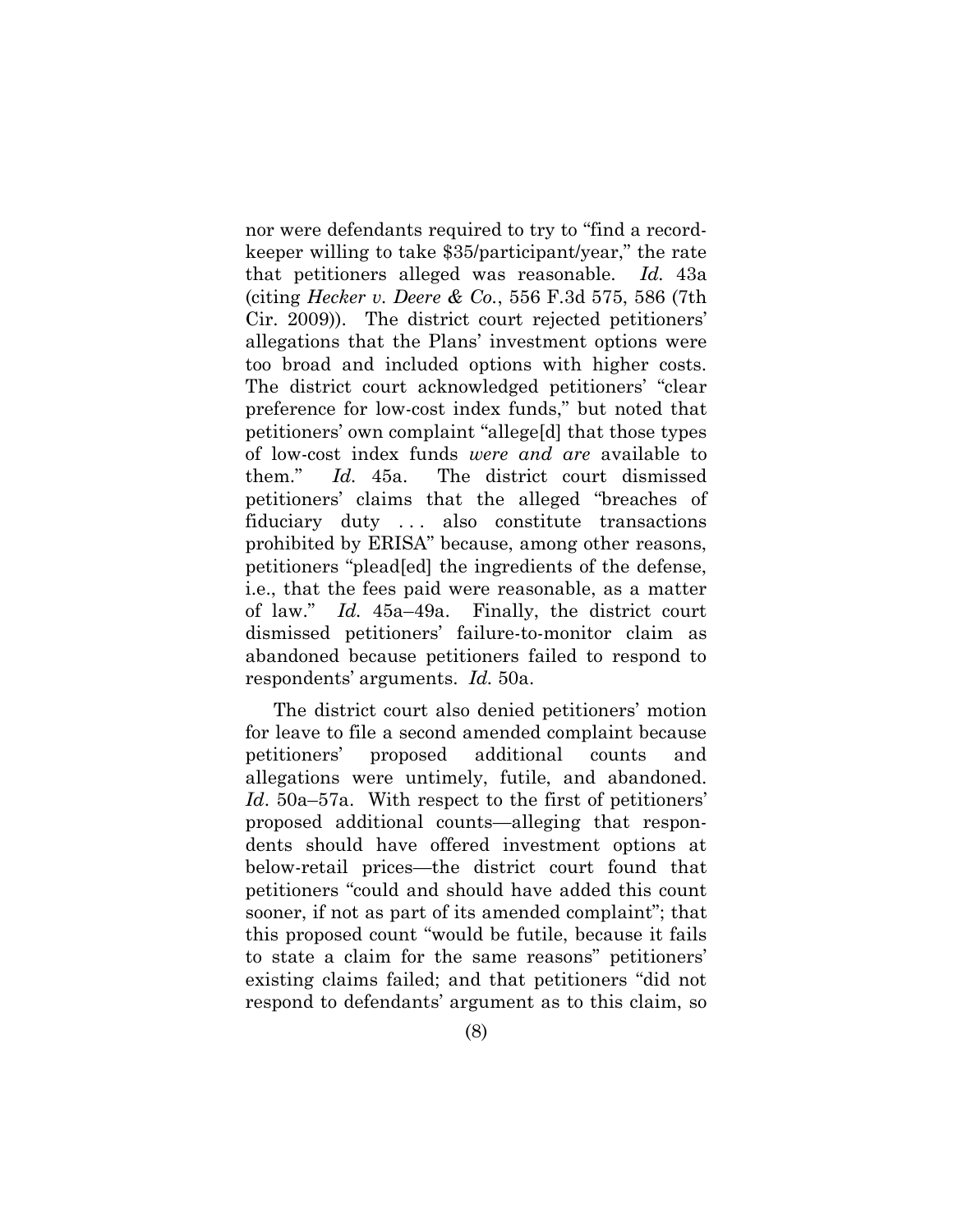it is deemed abandoned." *Id.* 52a. Regarding petitioners' proposed counts based on allegations that respondents improperly allowed TIAA to access and use participant data, the district court ruled that the claims were futile, because petitioners' underlying theories of liability failed as a matter of law. *Id.* 53a–54a. And with respect to petitioners' proposed count based on allegations that NURIC violated its Investment Policy Statement, the court found the claim to be both futile and untimely, as petitioners had knowledge of the relevant allegations for at least eight months. *Id.* 55a–57a.

The Seventh Circuit affirmed. *Id.* 1a–25a. Addressing petitioners' objections to respondents' use of TIAA as a recordkeeper and inclusion of the CREF Stock Account among the Plans' investment options, the court held that petitioners' "allegations . . . depict valid reasons for" these decisions and noted that participants were free to "avoid what plaintiffs consider to be the problems with those products . . . simply by choosing from hundreds of other options within a multi-tiered offering system." *Id.* 13a–15a. The court held that petitioners' criticism of the Plans' recordkeeping arrangement—specifically, the use of a revenue sharing fee model and the retention of multiple recordkeepers—did not state a plausible claim for relief because, as a matter of law, "ERISA does not require a sole recordkeeper or mandate any specific recordkeeping arrangement at all." *Id*. 15a– 18a. In response to allegations that respondents "provid[ed] investment options that were too numerous, too expensive, or underperforming," the court noted that respondents made petitioners' preferred investment options available, "eliminating any claim that plan participants were forced to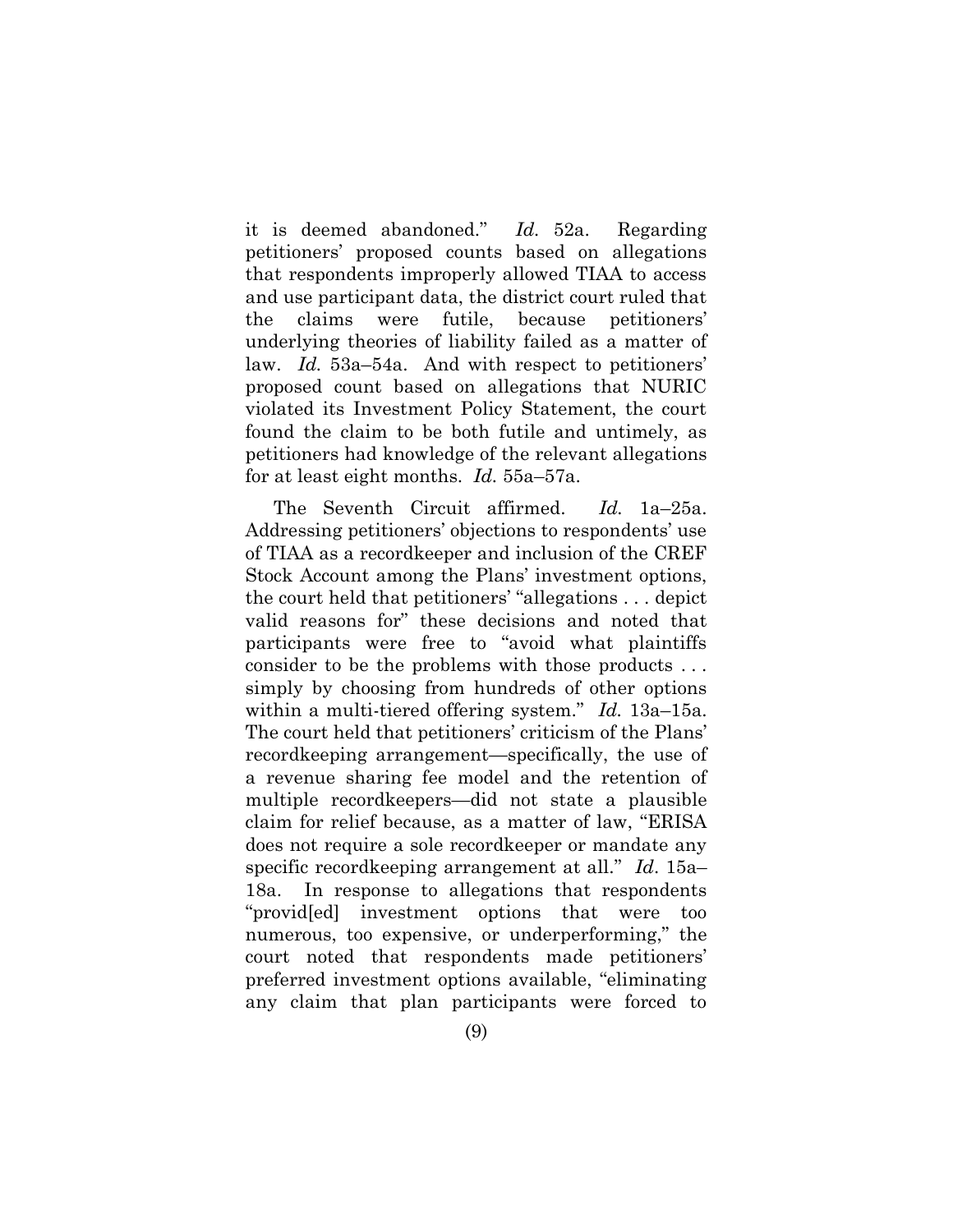<span id="page-16-0"></span>stomach an unappetizing menu." *Id.* 19a. The court acknowledged petitioners' reliance on *Sweda v. University of Pennsylvania*, in which the Third Circuit sustained claims for breach of fiduciary duty under ERISA. 923 F.3d 320 (3d Cir. 2019). The Seventh Circuit stated that "the Third Circuit's approach is sound and not inconsistent with our own," and observed that *Sweda* "reiterated that . . . any 'breach claim must be examined against the backdrop of the mix and range of available investment options.'" Pet. App. 20a–21a (quoting *Sweda*, 923 F.3d at 330). The Seventh Circuit further held that petitioners failed to state a claim that the respondents engaged in a prohibited transaction under ERISA, *id.* 21a–23a, and affirmed the district court's denial of petitioners' motion to file a second amended complaint, *id.* 23a–25a.

The court of appeals denied rehearing.

#### **REASONS FOR DENYING THE PETITION**

The petition provides no basis to review the decision below. The lower courts are not divided regarding the appropriate legal standard for evaluating a fiduciary duty claim under ERISA, and the Seventh Circuit properly applied it here. Even if petitioners were correct in identifying an actual conflict, review would not be warranted in this case for numerous reasons.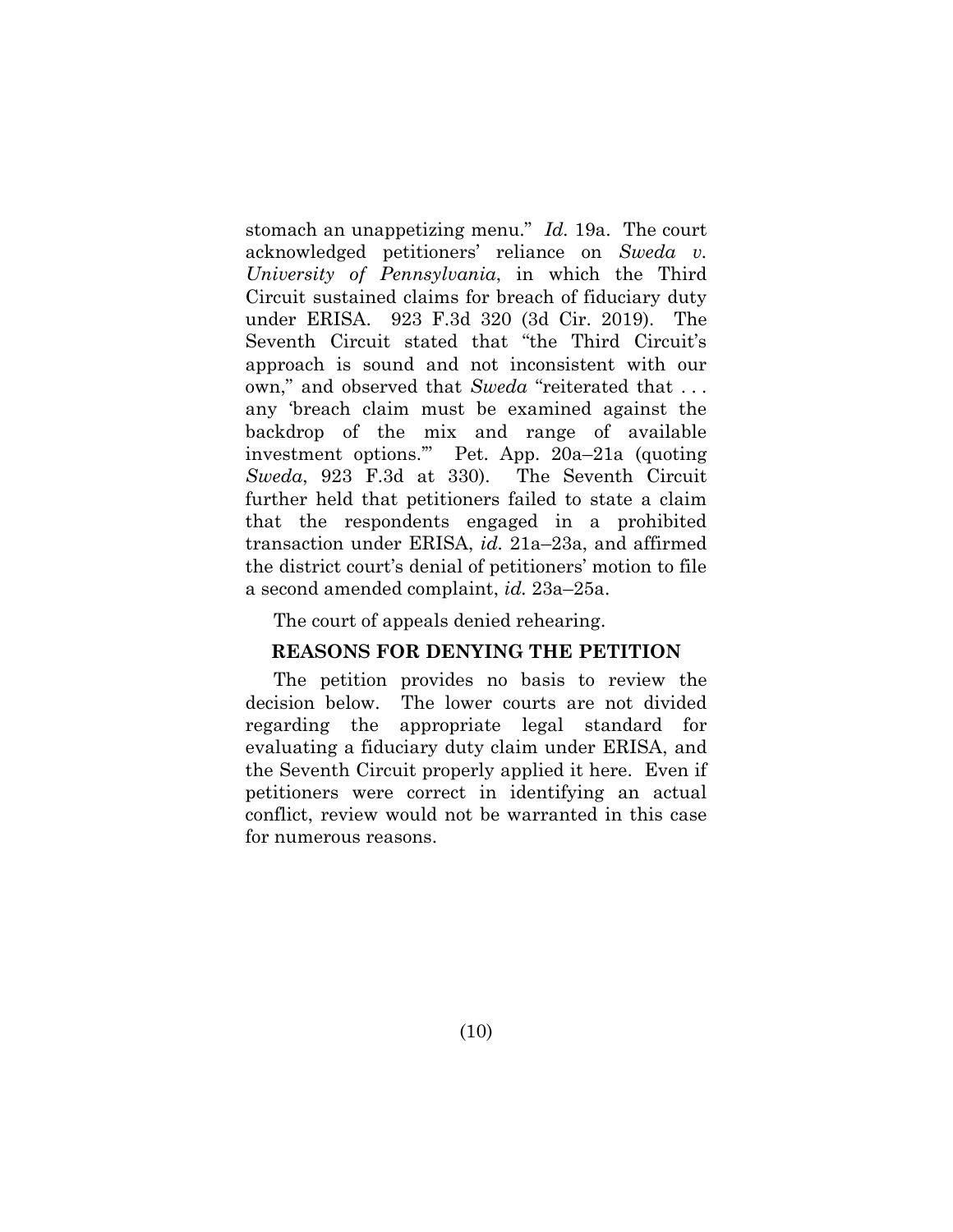### **I. THE LOWER COURTS ARE NOT DIVIDED ON THE PROPER STANDARD FOR EVALUATING FIDUCIARY DUTY CLAIMS UNDER ERISA.**

<span id="page-17-1"></span>Petitioners' asserted circuit split rests on a mischaracterization of the Seventh Circuit's reasoning and a similarly distorted reading of *Sweda* and *Davis v. Washington University in St. Louis*, 960 F.3d 478 (8th Cir. 2020). Indeed, the decision below expressly recognized the appropriate standard for evaluating respondents' motion to dismiss—even expressly *embracing* authority petitioners claim is conflicting. Petitioners seek classic factbound error correction unworthy of this Court's review.

A. The starting point of petitioners' asserted conflict is the notion that the court of appeals misunderstood ERISA's fiduciary duty standard. That is wrong. ERISA requires a fiduciary to "discharge his duties ... with the care, skill, prudence, and diligence under the circumstances then prevailing that a prudent man acting in a like capacity and familiar with such matters would use in the conduct of an enterprise of a like character and with like aims." 29 U.S.C. § 1104(a)(1)(B). The decision below acknowledged as much. Pet. App. 12a.

<span id="page-17-2"></span><span id="page-17-0"></span>While not actually disputing this standard, petitioners criticize the Seventh Circuit's holding that "[w]hen claiming an ERISA violation, the plaintiff must plausibly allege action that was objectively unreasonable." Pet. 14 (quoting Pet. App. 12a). Petitioners fail to mention, however, that the Seventh Circuit's statement relied directly on *Amgen*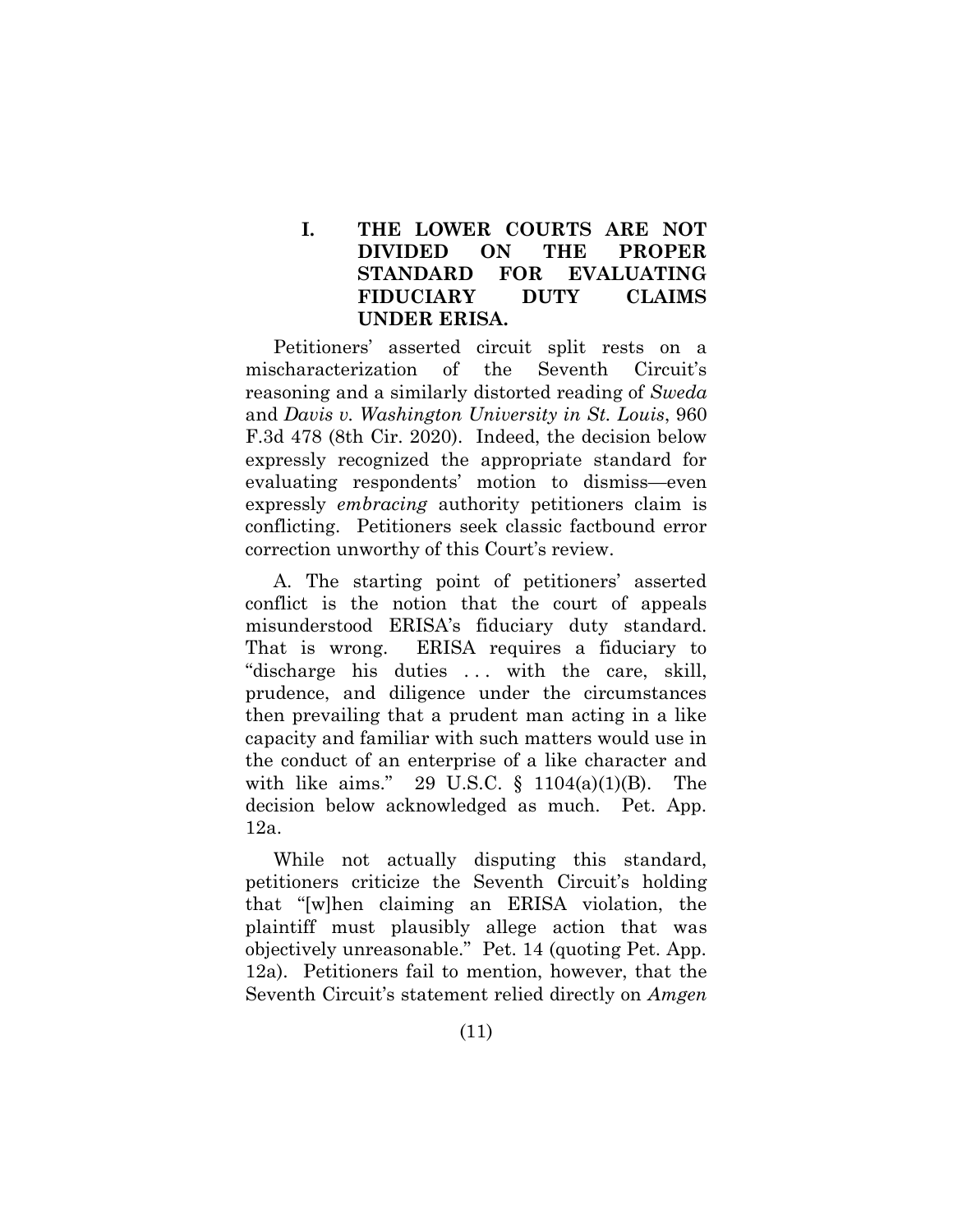*Inc. v. Harris*, 136 S. Ct. 758 (2016). Pet. App. 12a. In *Amgen*, this Court explained that a plaintiff must "plausibly allege[] that a prudent fiduciary in the same position could not have concluded that the alternative action would do more harm than good." 136 S. Ct. at 760 (internal quotation marks omitted). The Seventh Circuit's explication of the fiduciary standard here was thus fully consistent with both ERISA's text and *Amgen*.

<span id="page-18-0"></span>Petitioners' conflict claim also relies on the assertion that the Seventh Circuit held "that offering 'a meaningful mix and range of investment options insulates plan fiduciaries from liability.'" Pet. 13 (quoting *Sweda*, 923 F.3d at 330). But the Seventh Circuit held no such thing. To the contrary, the Seventh Circuit expressly acknowledged that its approach was consistent with the above-quoted language from *Sweda*, in which the Third Circuit "determined [that] it need not look only at the available range of offerings but would consider that range in the context of the fiduciary's overall performance." Pet. 20a. As set forth below, the Seventh Circuit applied this standard and determined—correctly—that petitioners' allegations regarding the "backdrop of the mix and range of available investment options" in the Plans undermined petitioners' claims. *Id.* (quoting *Sweda*, 923 F.3d at 330).

B. Petitioners also attempt to buttress their conflict claim by asserting that the decision below incorrectly applied the standard applicable on a motion to dismiss. More particularly, petitioners contend that the court of appeals "credit[ed] the defendant's explanation . . . before allowing a well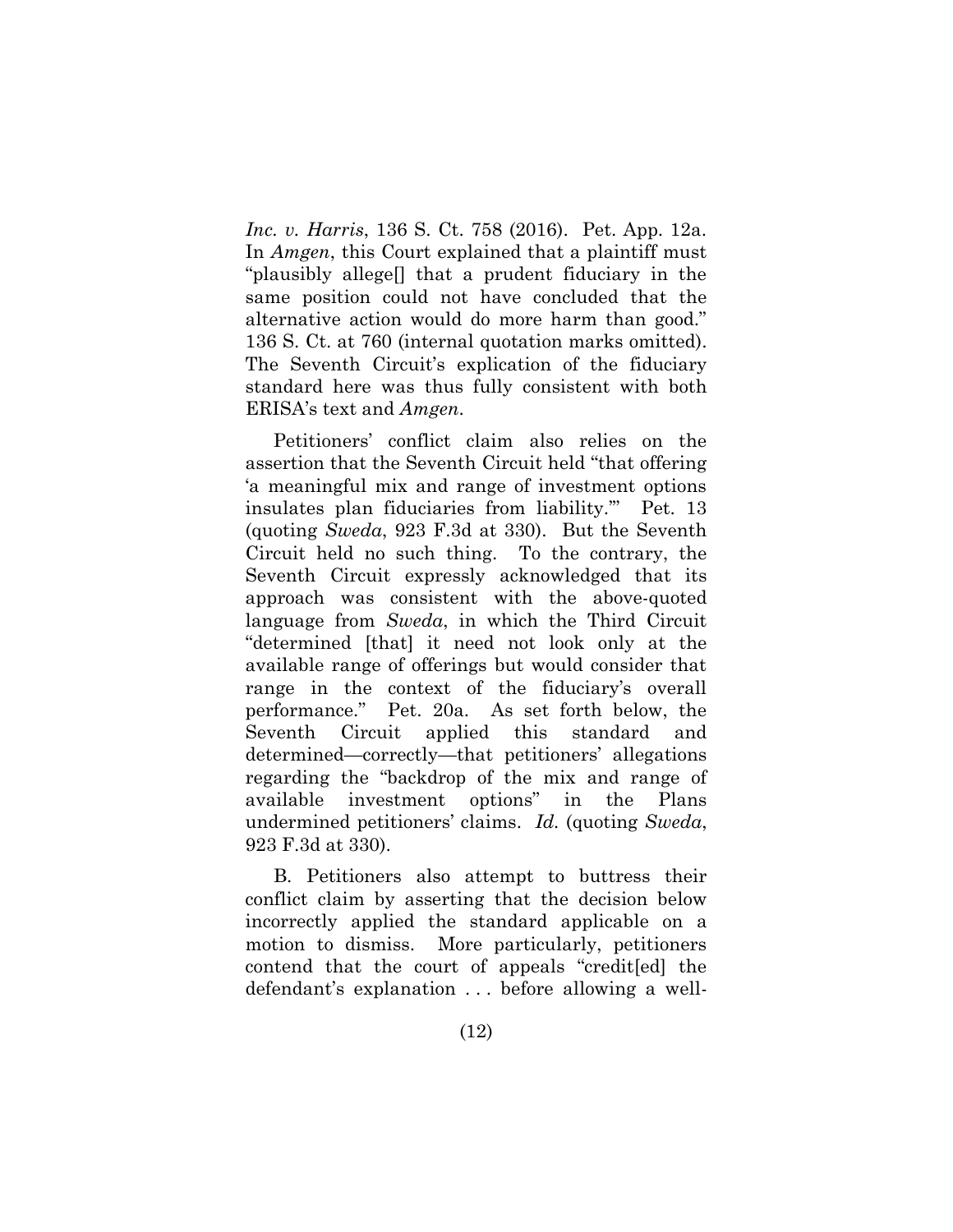pleaded complaint to proceed," Pet. i, and "placed the burden on petitioners to negate respondents' explanations for their behavior, instead of drawing inferences in petitioners' favor at the pleading stage," *id.* at 2. Not so.

<span id="page-19-2"></span><span id="page-19-0"></span>For starters, the Seventh Circuit expressly recognized its duty to "accept all well-pleaded facts as true, and [to] draw reasonable inferences in plaintiff's favor." Pet. App. 11a (quoting *Taha v. Int'l Bhd. of Teamsters, Local 781*, 947 F.3d 464, 469 (7th Cir. 2020)). The decision below also relied upon *Ashcroft v. Iqbal*, 556 U.S. 662, 678–79 (2009), and *Bell Atlantic Corp. v. Twombly*, 550 U.S. 544, 569 (2007), which require a plaintiff to allege facts supporting a plausible claim for relief rather than "the mere possibility of misconduct." *Iqbal*, 556 U.S. at 679; *see* Pet. App. 12a (quoting same).

<span id="page-19-4"></span><span id="page-19-1"></span>Petitioners' real quarrel is that the lower courts followed those duties to the letter. The court of appeals recognized that it should decline to "accept as true statements of law or unsupported conclusory factual allegations." Pet. App. 11a (quoting *Yeftich v. Navistar, Inc.*, 722 F.3d 911, 915 (7th Cir. 2013), and citing *Iqbal*, 556 U.S. at 680–81). And, as particularly relevant here, the court likewise refused to "ignore any facts alleged in the complaint that undermine the plaintiff's claim." Pet. App. 11a (quoting *Tricontinental Indus. v. PricewaterhouseCoopers, LLP*, 475 F.3d 824, 833 (7th Cir. 2007)). Those requirements, which petitioners do not dispute, bely any claim that the decision below charted new territory.

<span id="page-19-3"></span>Indeed, what petitioners deride as the improper acceptance of "respondents' explanations" is, in fact,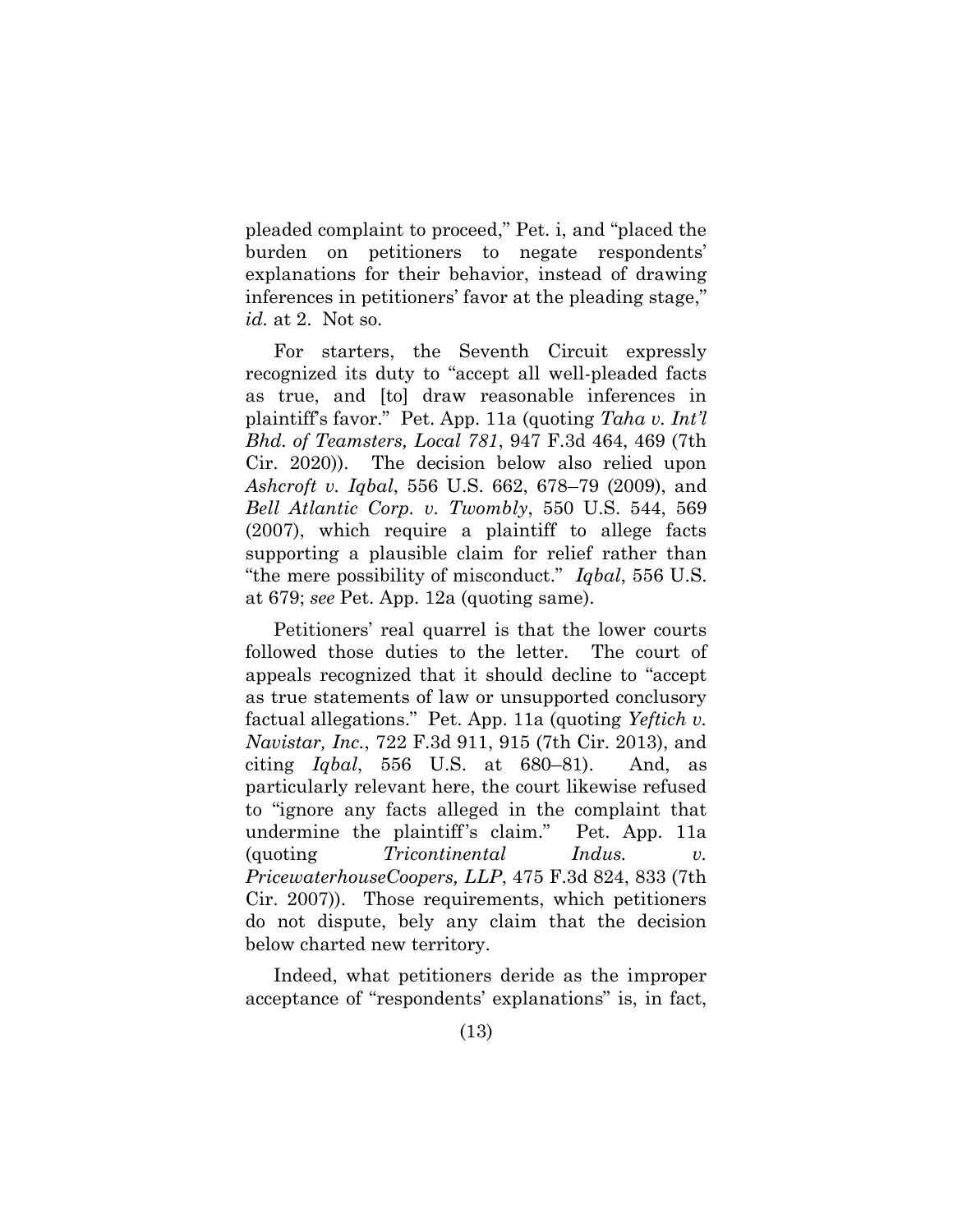drawn directly from their complaint. For example, in evaluating whether petitioners stated a claim based on TIAA's requirements to include the CREF Stock Account as an investment option and to make TIAA the recordkeeper for TIAA funds, the court of appeals noted that "[p]laintiffs' own allegations . . . contradict this claim." *Id*. 13a. Petitioners alleged that the Traditional Annuity was a popular choice among plan participants, and petitioners did not allege that offering the Traditional Annuity was imprudent. *Id.*  And petitioners alleged that inclusion of the CREF Stock Account and using TIAA as recordkeeper were *required* by TIAA as a condition of offering the Traditional Annuity. *Id.* 4a. Petitioners did not claim that any participant was required to select the Stock Account option or any fund for which TIAA would be the recordkeeper. The complaint itself thus exposed the flaw in petitioners' theory.

The decision below is rife with similar examples. *See, e.g.*, *id.* at 13a ("Assuming plaintiffs' allegations are true, they fail to show an ERISA violation."); 13a–14a ("The allegations instead depict valid reasons for the plans to use TIAA as a recordkeeper and to keep the Stock Account as an *option* for participants."); 18a–19a n.10 ("Based on plaintiffs' allegations . . . [t]he available investment options . . . reflect expense ratios that are low, and fees that are reasonable as a matter of law.") (internal quotation marks omitted). The petition either ignores these repeated statements or dismisses them as mere window-dressing. Perhaps most revealing is petitioners' statement that "[t]he Seventh Circuit rejected petitioners' claims because it credited respondents' purportedly 'prudent explanations for the challenged fiduciary decisions.'" Pet. 20 (quoting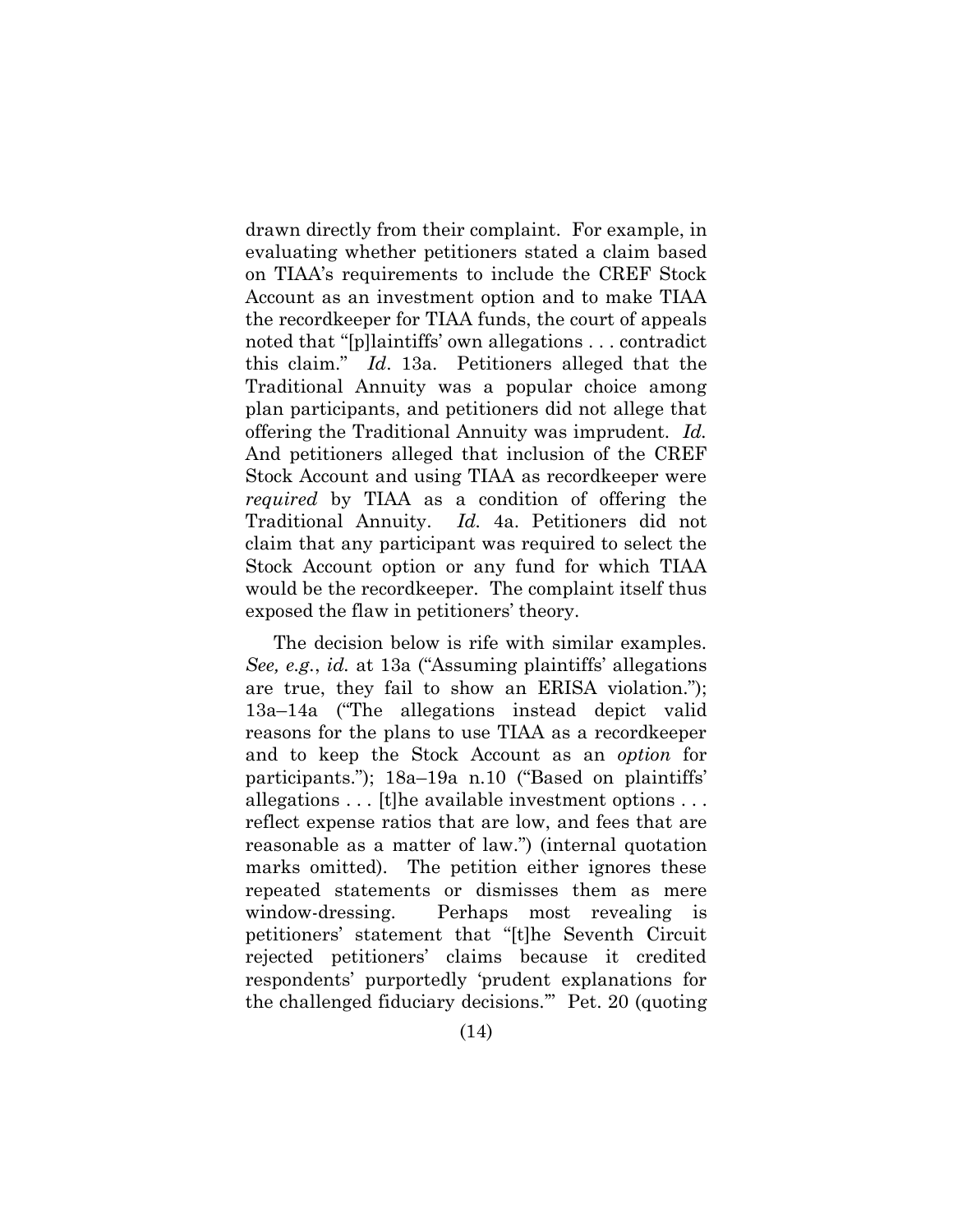Pet. App. 21a). Petitioners are eager to attack the court of appeals' reference to "prudent explanations," but petitioners conspicuously omit the next sentence from the Seventh Circuit's opinion: "Plaintiffs pleaded the same prudent reasons in their amended complaint." Pet. App. 21a.

Petitioners likewise distort the Seventh Circuit's evaluation of their claims based on the Plans' use of a revenue sharing fee arrangement for recordkeeping and the retention of multiple recordkeepers. The Seventh Circuit did not "credit" respondents' contrary allegations or "[r]equir[e petitioners] to rule out every possible lawful explanation." Pet. 13 (internal quotation marks omitted). Rather, the Seventh Circuit identified such "lawful explanation[s]" among the facts petitioners alleged in the amended complaint.

A central focus of the amended complaint was the Plans' use of an "asset-based revenue sharing" fee arrangement for recordkeeping, rather than a "flat per-participant fee." Am. Compl. ¶ 249. As a matter of law, however, a revenue sharing fee arrangement "violates no statute or regulation." *Hecker*, 556 F.3d at 585. The Seventh Circuit has also recognized that, while "[a] flat-fee structure might be beneficial for participants with the largest balances," it may in fact lead to higher fees "for younger employees and others with small investment balances." *Loomis*, 658 F.3d at 672. The petition does not acknowledge *Hecker* and *Loomis*, on which the decision below repeatedly relied, much less claim that those cases are part of the purported conflict. *See also* Pet. App. 42a (district court explaining that "Plaintiffs seem to recognize that a per capita charge (instead of an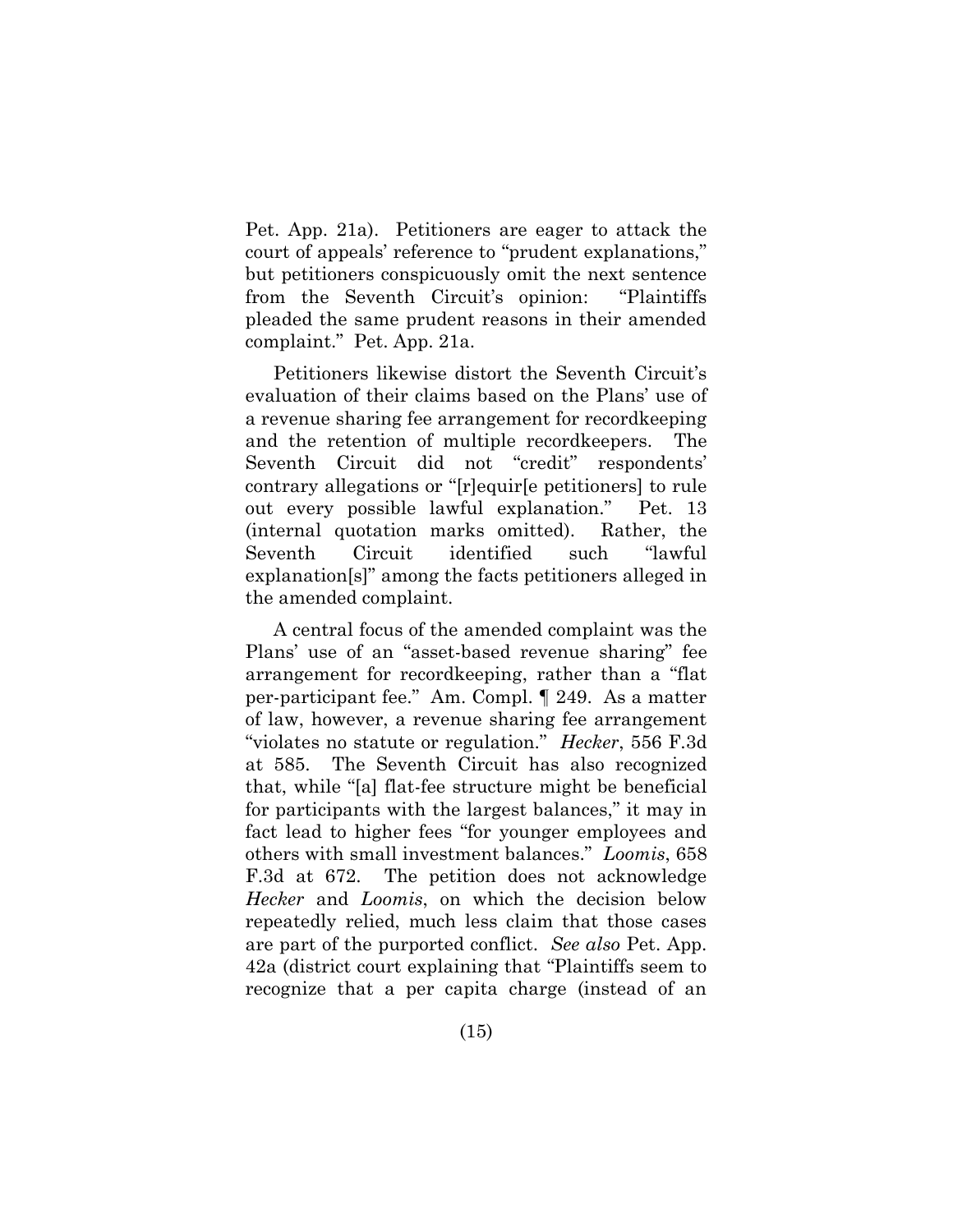expense ratio) tends to discourage and punish small investors, because plaintiffs allege that a per capita fee can, once calculated, be divided by the plans among the participants based on the amount each participant has invested") (citing Am. Compl. ¶ 64).

The same is true of respondents' arguments based on the retention of multiple recordkeepers. As detailed above, petitioners' own allegations described why respondents retained TIAA-CREF as a recordkeeper—because "[i]f Northwestern removed TIAA and hired a third-party recordkeeper, participants would have lost access to the Traditional Annuity and any funds invested in the annuity would have been subject to the 2.5% surrender charge." *Id*. 16a. Moreover, petitioners nowhere alleged that respondents should have removed Fidelity as a recordkeeper and retained only TIAA-CREF. *Id*. In fact, as the decision below observed, the amended complaint does not even "include Fidelity's recordkeeping costs, and it fails to allege that those costs are the reason for higher fees." *Id.* 16a–17a.

The court of appeals deemed the remainder of petitioners' objections deficient as a matter of law. That conclusion was, yet again, based on facts alleged in (or missing from) the complaint. The court of appeals did not plow new legal ground. Petitioners' objection to the cost of certain investment options failed because, as the amended complaint acknowledged, "[p]articipants could invest in various low-cost index funds with expense ratios ranging between .05% and .1%." *Id*. 18a n.10 (citing Am. Compl. ¶¶ 161, 176). Like the plaintiffs in *Hecker* and *Loomis*, petitioners do not and cannot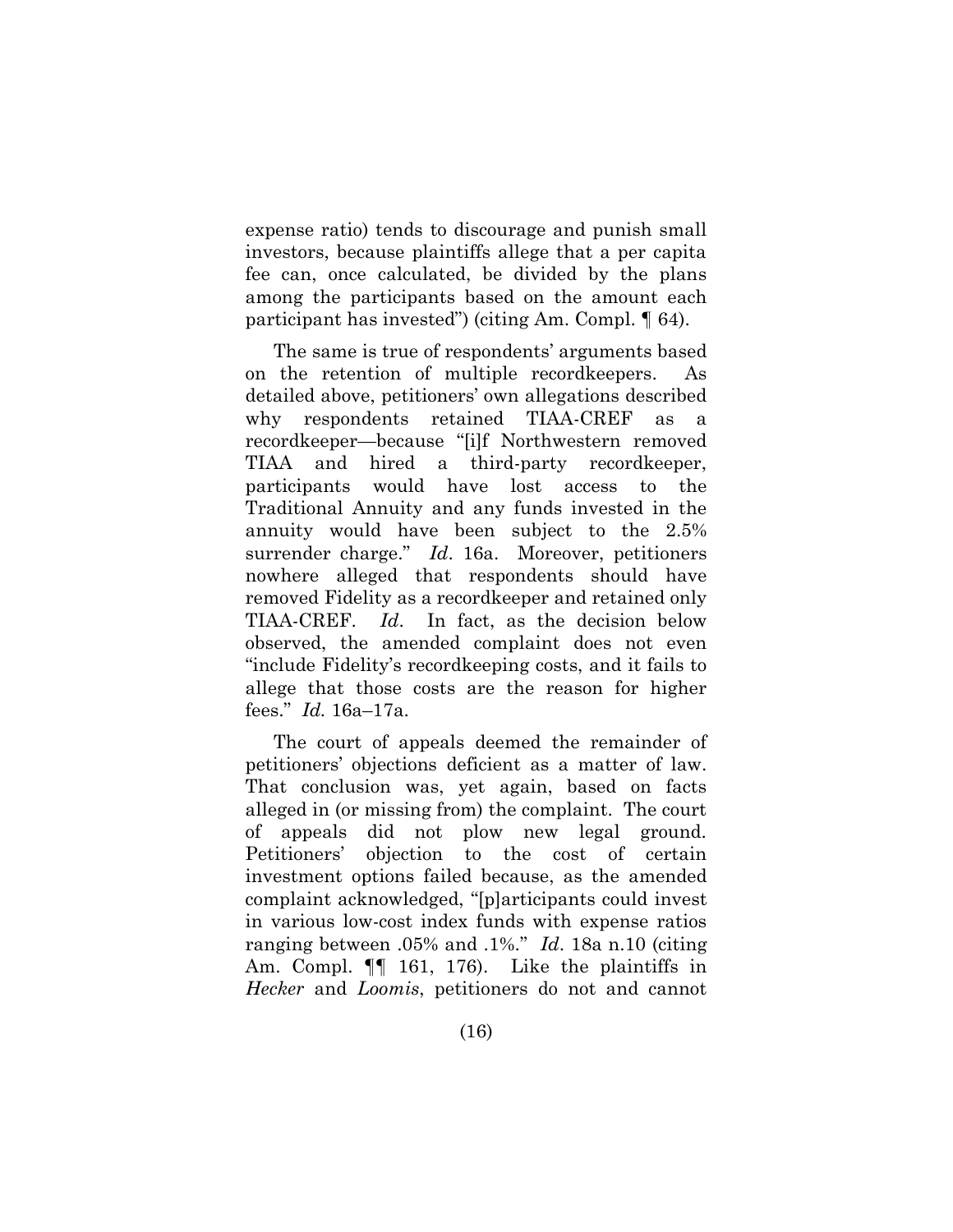deny that "the types of funds [they] wanted (low-cost index funds) *were and are* available to them." *Id*. 19a (internal quotation marks and citations omitted); *see also id*. 14a ("That plaintiffs prefer low-cost index funds to the Stock Account does not make its inclusion in the plans a fiduciary breach.").<sup>1</sup>

The Seventh Circuit applied similar reasoning in disposing of petitioners' allegations that the plans' investment options were too numerous or that the investments underperformed, and petitioners point to no contrary authority. Regarding the number of investment options, it held that "plans may generally offer a wide range of investment options and fees without breaching any fiduciary duty." *Id*. 21a (citing *Loomis*, 658 F.3d at 673–74; *Hecker*, 556 F.3d at 586). As for "the plans' alleged underperformance," the court relied on cases holding that "'the ultimate outcome of an investment is not proof of imprudence.'" *Id.* (quoting *DeBruyne v. Equitable Life Assurance Soc'y of the United States*, 920 F.2d 457, 465 (7th Cir. 1990)). Petitioners do not point to any authority challenging these settled principles of law. To the contrary, the petition appears to abandon these theories altogether.

<span id="page-23-0"></span><sup>&</sup>lt;sup>1</sup> Although the petition refers repeatedly to "claims based on offering . . . retail-class shares instead of institutional-class shares," Pet. 7, the amended complaint did not include a claim for relief based specifically on these allegations, *see* Am. Compl. ¶¶ 232–286. Petitioners attempted to assert such a claim in its proposed second amended complaint, Prop. Sec. Am. Compl. ¶¶ 337–347. The petition does not challenge the court of appeals' affirmance of the district court's denial of leave to amend.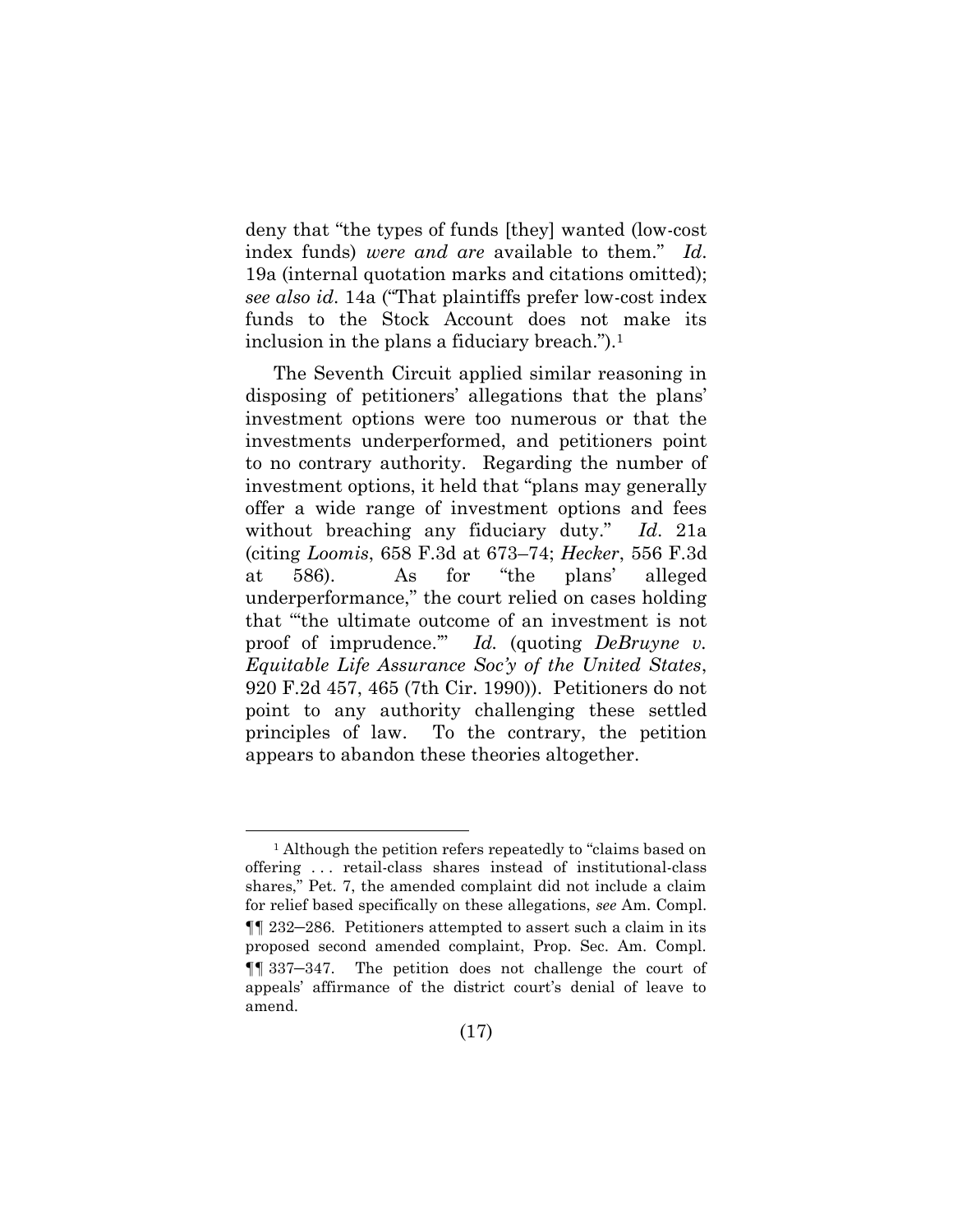<span id="page-24-1"></span>C. All that is left of petitioners' asserted conflict is the contention that the decision below should have come out the same way as the Third Circuit's decision in *Sweda* and the Eighth Circuit's decision in *Davis*. But that is a quintessential request for factbound error correction, which this Court does not indulge. Sup. Ct. R. 10. ("A petition for a writ of certiorari is rarely granted when the asserted error consists of erroneous factual findings or the misapplication of a properly stated rule of law."). The Seventh Circuit deliberately applied precisely the same standard that is regularly applied by the Third and Eighth Circuits, including in *Sweda* and *Davis*. That the application of this standard to different facts pleaded in different complaints has resulted in different outcomes is inevitable, not remarkable.

The decision below does not conflict with the Third Circuit's decision in *Sweda*. Indeed, the Seventh Circuit responded to petitioners' reliance on that case by affirming that "[t]he Third Circuit's approach is sound and not inconsistent with our own." Pet. App. 20a–21a. Nothing petitioners say changes that assessment.

<span id="page-24-0"></span>As *Sweda* explained, the Third Circuit "established [its] pleading standard for breach of fiduciary duty under ERISA" in *Renfro v. Unisys Corp*., 671 F.3d 314 (3d Cir. 2011). *Sweda*, 923 F.3d at 329 (citing same). The plaintiffs in *Renfro* alleged that the fees on certain investment options were "excessive in comparison to the services rendered, both as compared to other mutual funds and to other types of investments [the defendant] could have selected for inclusion in the plan." 671 F.3d at 326.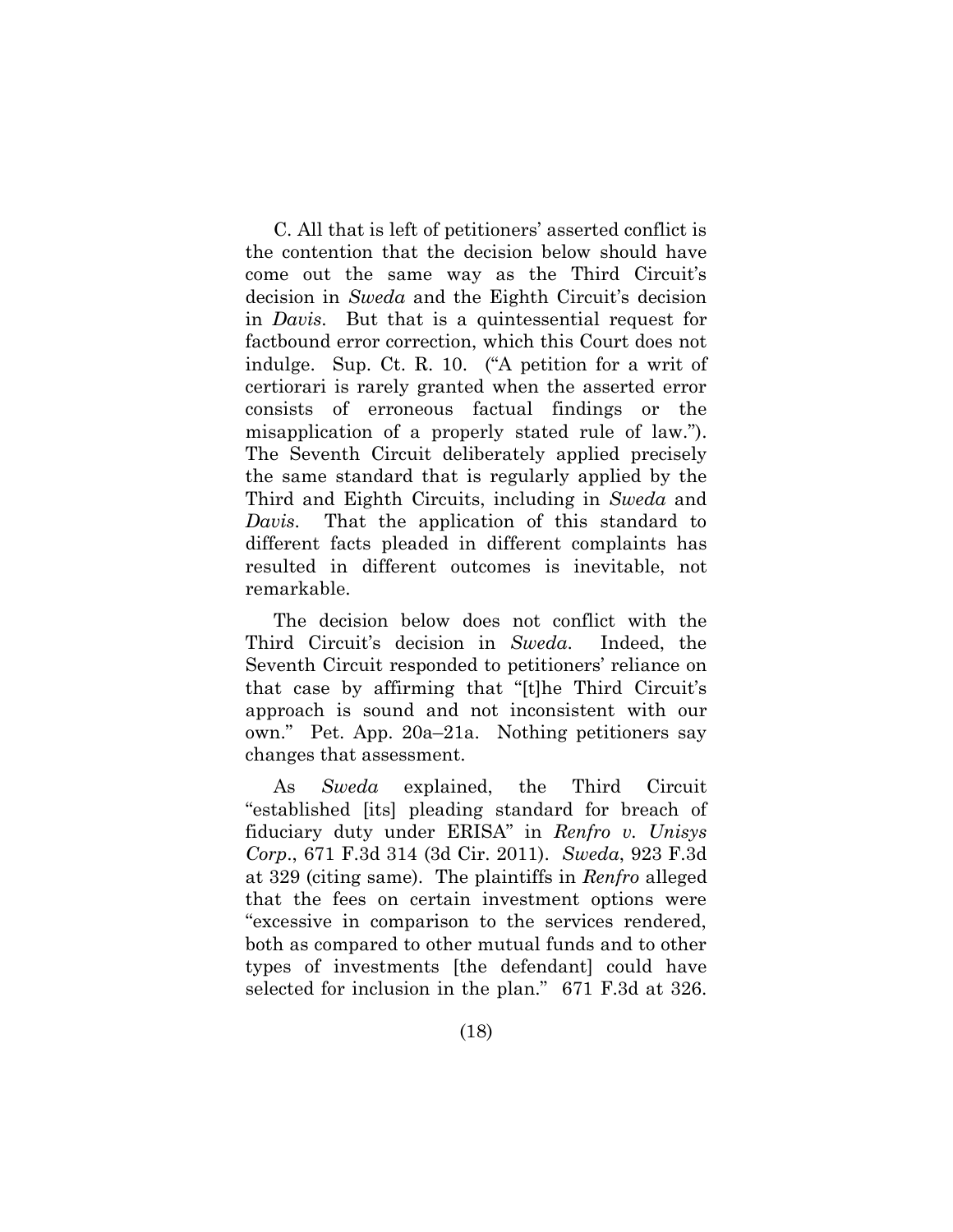The plaintiffs took specific issue with, among other things, the defendant's use of a revenue-sharing fee arrangement and the inclusion of "retail mutual funds in the range of investment options." *Id.* at 319, 326. Affirming dismissal of the plaintiffs' claims for breach of fiduciary duty under ERISA, the Third Circuit in turn agreed with the Seventh Circuit's decision in *Hecker* and held that, "[i]n light of the reasonable mix and range of investment options in the [defendant's] plan, plaintiffs' factual allegations about [the defendant's] conduct do not plausibly support their claims." *Id.* at 327. The Seventh Circuit's dismissal of claims premised on similar allegations here is fully consistent with the Third Circuit's approach in *Renfro*. Tellingly, the petition omits any reference to *Renfro* or, for that matter, any Third Circuit decision other than *Sweda*.

As petitioners would have it, the fact that the ERISA plaintiffs prevailed in *Sweda* must mean that it is irreconcilable with the decision below. That is wrong. As the Seventh Circuit explained, "*Sweda* declined to find a 'bright-line rule that providing a range of investment options satisfies a fiduciary's duty' because '[p]ractices change over time, and bright-line rules would hinder courts' evaluation of fiduciaries' performance against contemporary industry practices.'" Pet. App. 20a (quoting *Sweda*, 923 F.3d at 330) (alterations in original). Petitioners do not and cannot argue that the Seventh Circuit sought to implement such a "bright-line" rule. Likewise, petitioners do not and cannot argue that *Sweda precludes* a court from *considering* the "range of investment options" when evaluating a motion to dismiss. To the contrary, the Third Circuit reaffirmed "that a fiduciary breach claim must be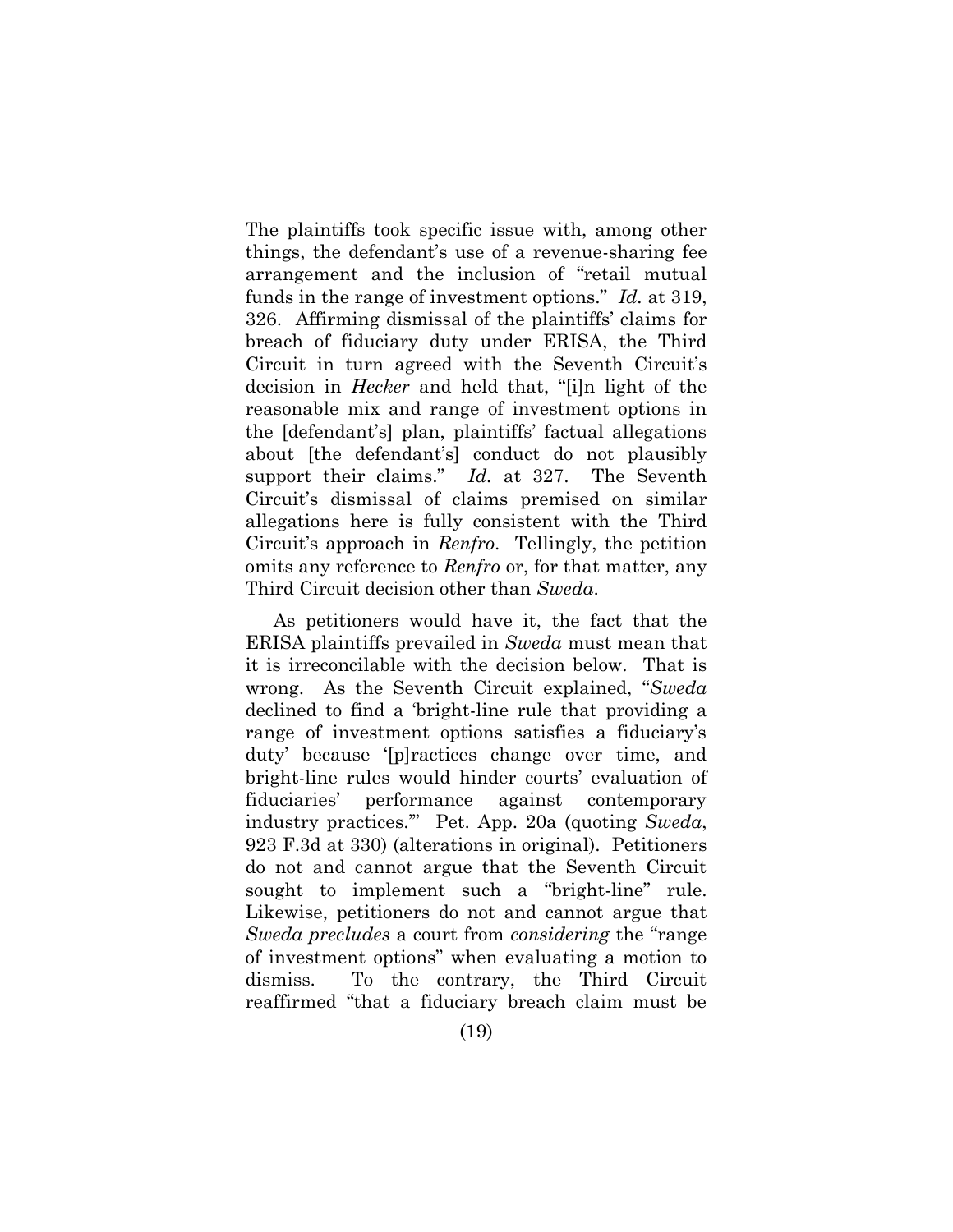examined against the backdrop of the mix and range of available investment options." *Sweda*, 923 F.3d at 330 (citing *Renfro*, 671 F.3d at 327). That is what the Seventh Circuit did here.

Different outcomes do not evince "a circuit split," as petitioners suggest. Pet. 1. Rather, it is inevitable that the same standard will lead to different results in different cases, particularly where courts "employ a holistic approach, considering all of [the] well-pleaded factual allegations including the range of investment options alongside other germane factors such as reasonableness of fees, selection and retention of investment options, and practices of similarly situated fiduciaries, to determine whether [] allegations plausibly demonstrate entitlement to relief." *Sweda*, 923 F.3d at 331.

<span id="page-26-0"></span>For similar reasons, the decision below does not represent a departure from the Eighth Circuit's approach in *Davis*. For starters, *Davis* had not yet been decided when the Seventh Circuit ruled. In any event, the Seventh Circuit expressly invoked the Eighth Circuit's standard set forth in *Braden v. Wal-Mart Stores, Inc.* Pet. App. 19a–20a (citing *Braden*, 588 F.3d 585 (8th Cir. 2009)). *Davis*, in turn, reaffirmed and relied heavily on *Braden*. *See Davis*, 960 F.3d at 482 (citing *Braden* for the standard for the duty of prudence under ERISA).

Petitioners are therefore left to argue that *Braden* "rejected dismissal of ERISA claims for imprudent management based on allegations similar to petitioners' allegations here." Pet. 10. But as the decision below noted (Pet. App. 20a), *Braden* involved a plan that "include[d] a relatively limited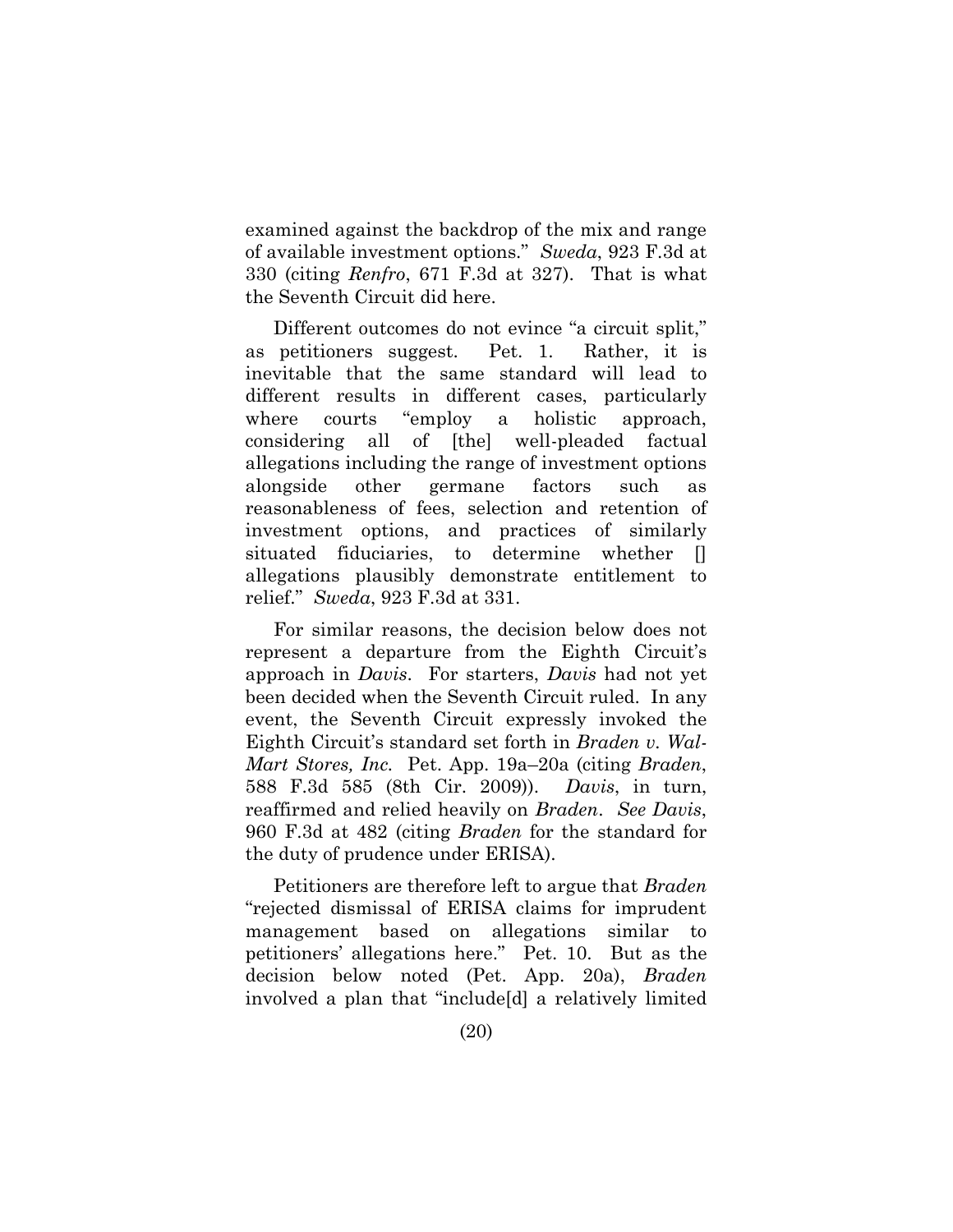<span id="page-27-0"></span>menu of funds"—ten—that "were chosen to benefit the trustee at the expense of the participants." *Braden*, 588 F.3d at 596; *see also id.* at 596 n.6 (noting that the "range of investment options" in *Braden* was "far narrower" than in *Hecker*, making the claim in *Braden* "more plausible"); *Loomis*, 658 F.3d at 671 (distinguishing *Braden* on this basis). Petitioners here made no such allegations. In fact, they alleged just the opposite—that defendants offered *too many* fund options. Am. Compl. ¶ 109. Moreover, in *Braden*, the Eighth Circuit echoed the Seventh Circuit's statement in *Hecker* that "nothing in ERISA requires every fiduciary to scour the market to find and offer the cheapest possible fund." *Braden*, 588 F.3d at 596 n.7 (quoting *Hecker*, 556 F.3d at 586). The Eighth Circuit later reiterated this principle in *Meiners v. Wells Fargo & Company*, in which the court affirmed dismissal of claims that a plan's funds were underperforming and too expensive. 898 F.3d 820, 823 (8th Cir. 2018) (noting that the plaintiff's "argument expands application of *Braden* in exactly the way we warned against"). Thus, *Braden* and its progeny are consistent with the Seventh Circuit's approach in this case.

<span id="page-27-2"></span><span id="page-27-1"></span>Petitioners' reliance on *Tussey v. ABB, Inc.* is similarly misplaced. 746 F.3d 327 (8th Cir. 2014). There, the Eighth Circuit held that plaintiffs stated a claim for breach of fiduciary duty, despite the defendants' offering a range of investment options, due to "significant allegations of wrongdoing, including allegations that [the defendant] used revenue sharing to benefit [the defendant] and Fidelity at the Plan's expense." *Id.* at 336. In so holding, the court specifically distinguished those facts from *Hecker* and *Loomis*. *Id.* Petitioners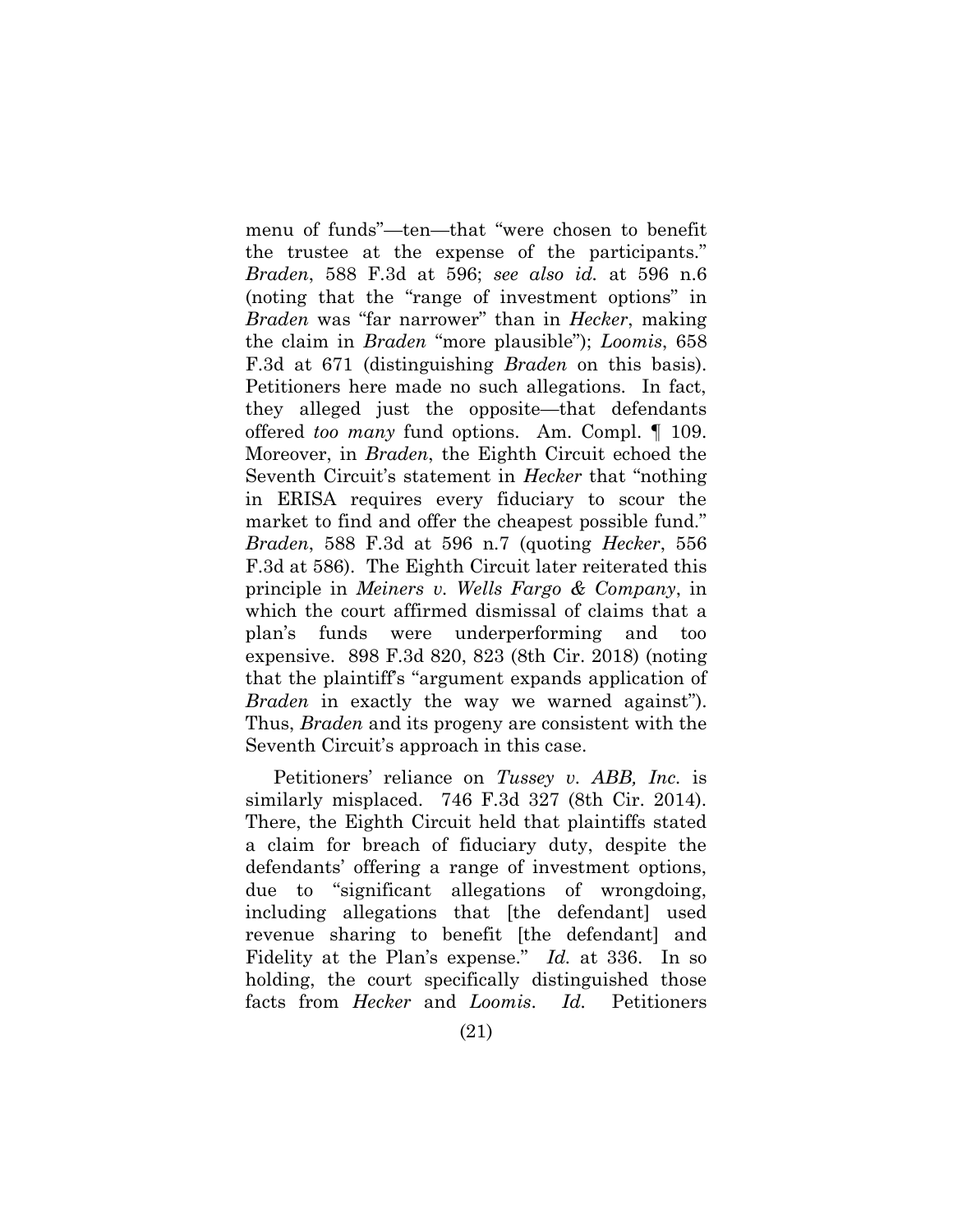cannot point to any analogous "significant allegations" in the amended complaint.

*Davis* did not depart from this line of Eighth Circuit cases. To the contrary, like the Seventh Circuit here, *Davis* held that inclusion of the CREF Stock Account among a range of investment options did not form the basis of a plausible claim for breach of fiduciary duty under ERISA. 960 F.3d at 485–86. The Eighth Circuit explained—again echoing the decision below—that "it is not imprudent to provide options with differing features from which to choose, regardless of whether some perform better than others." *Id.* (citing *Renfro*, 671 F.3d at 327). The court further noted that ERISA fiduciaries "are not required to pick 'the *best* performing fund'" or "the *lowest*-cost fund." *Id.* at 486 (citing *Meiners*, 898 F.3d at 823). What is more, the court in *Davis* was aware of the Seventh Circuit's recent decision in this case, citing it, along with *Sweda*, as "one in a series of actions filed against some of the nation's largest universities for alleged mismanagement of their section 403(b) retirement-savings plans." *Id.* at 481. Just as the Seventh Circuit rejected the notion that its decision conflicted with *Sweda* or *Braden*, the court in *Davis* gave no indication that it disagreed with the Seventh Circuit's analysis in this case.

<span id="page-28-0"></span>The Eighth Circuit ultimately held, however, that allegations regarding the defendant's failure to negotiate a better fee arrangement were sufficient to survive a motion to dismiss. *Id.* at 483. As in *Sweda*, this outcome is attributable not to any blanket refusal to consider the range of investment options in a plan or some different legal rule, but rather to the application of the same pleading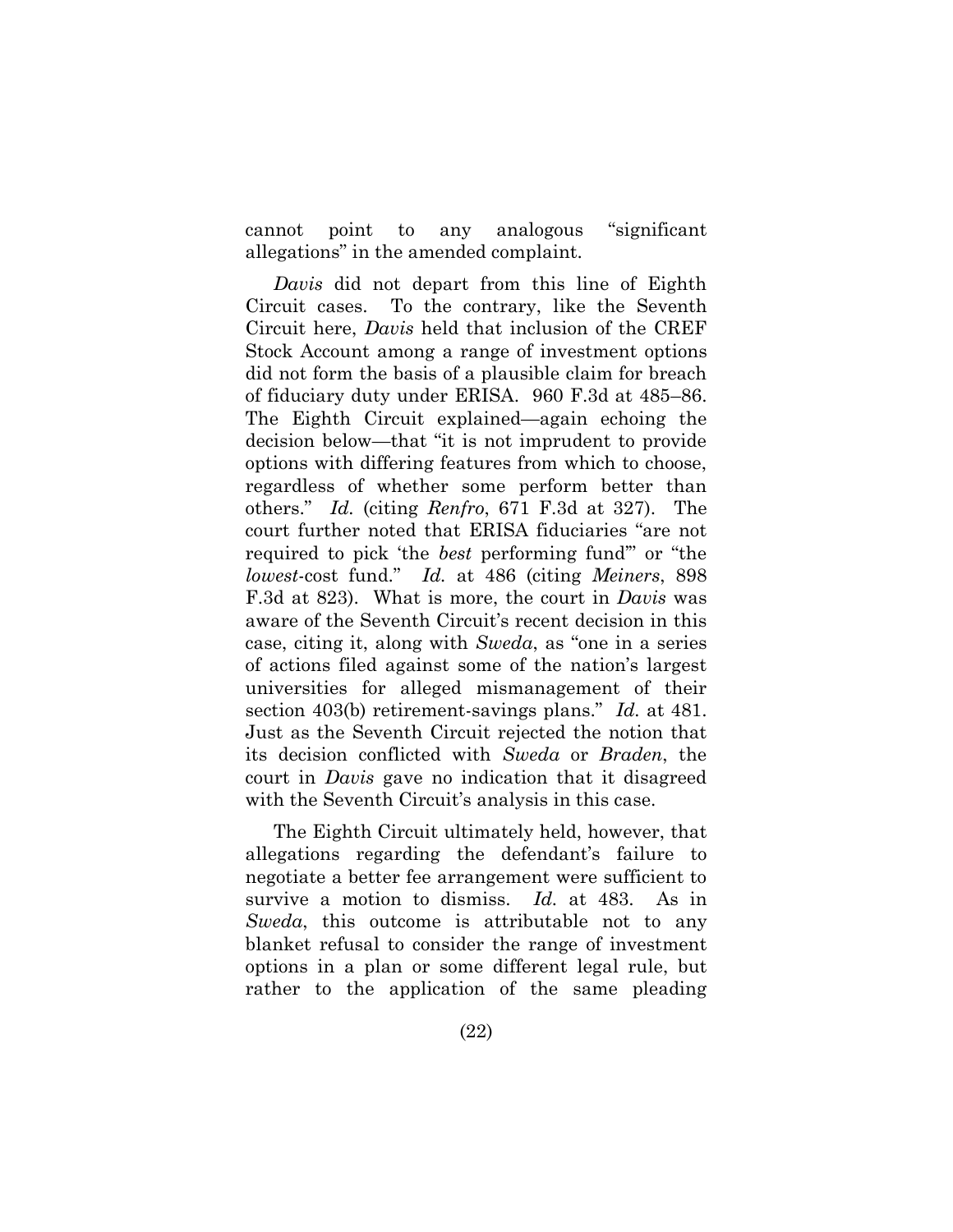<span id="page-29-0"></span>standard to "the 'totality of the specific allegations in [each] case.'" *Id.* at 484 (noting that "there is no onesize-fits-all approach") (quoting *Braden*, 588 F.3d at 595–96).

<span id="page-29-1"></span>Finally, petitioners suggest briefly that the decision below conflicts with the Ninth Circuit's decision in *Tibble v. Edison International*, 843 F.3d 1187 (9th Cir. 2016). Wrong again. *Tibble* did not involve application of the *Twombly* standard. Rather, *Tibble* assessed whether the lower court should re-try claims for breach of fiduciary duty that the plaintiffs "were precluded from presenting [due to] the district court's erroneous interpretation of the limitations statute." *Id.* at 1192–93, 1198 (internal quotation marks omitted).In remanding these claims for a new trial, the Ninth Circuit made the generic statement that "a trustee cannot ignore the power the trust wields to obtain favorable investment products." *Id.* This statement is not inconsistent with the standard the Seventh Circuit applied or the conclusions it reached, and *Tibble* did not even address the "mix and range" of other available investment options. *Id.*

### **II. THE SEVENTH CIRCUIT'S DECISION IS CORRECT.**

Contrary to petitioners' contention, the Seventh Circuit correctly concluded that petitioners failed to state a plausible claim for relief.2 There is ample evidence among petitioners' own allegations that undermine, rather than support, petitioners' claims.

<sup>2</sup> The petition does not challenge the Seventh Circuit's decision affirming dismissal of petitioners' claims for violations of ERISA's ban on prohibited transactions and for certain respondents' alleged failure to monitor other fiduciaries.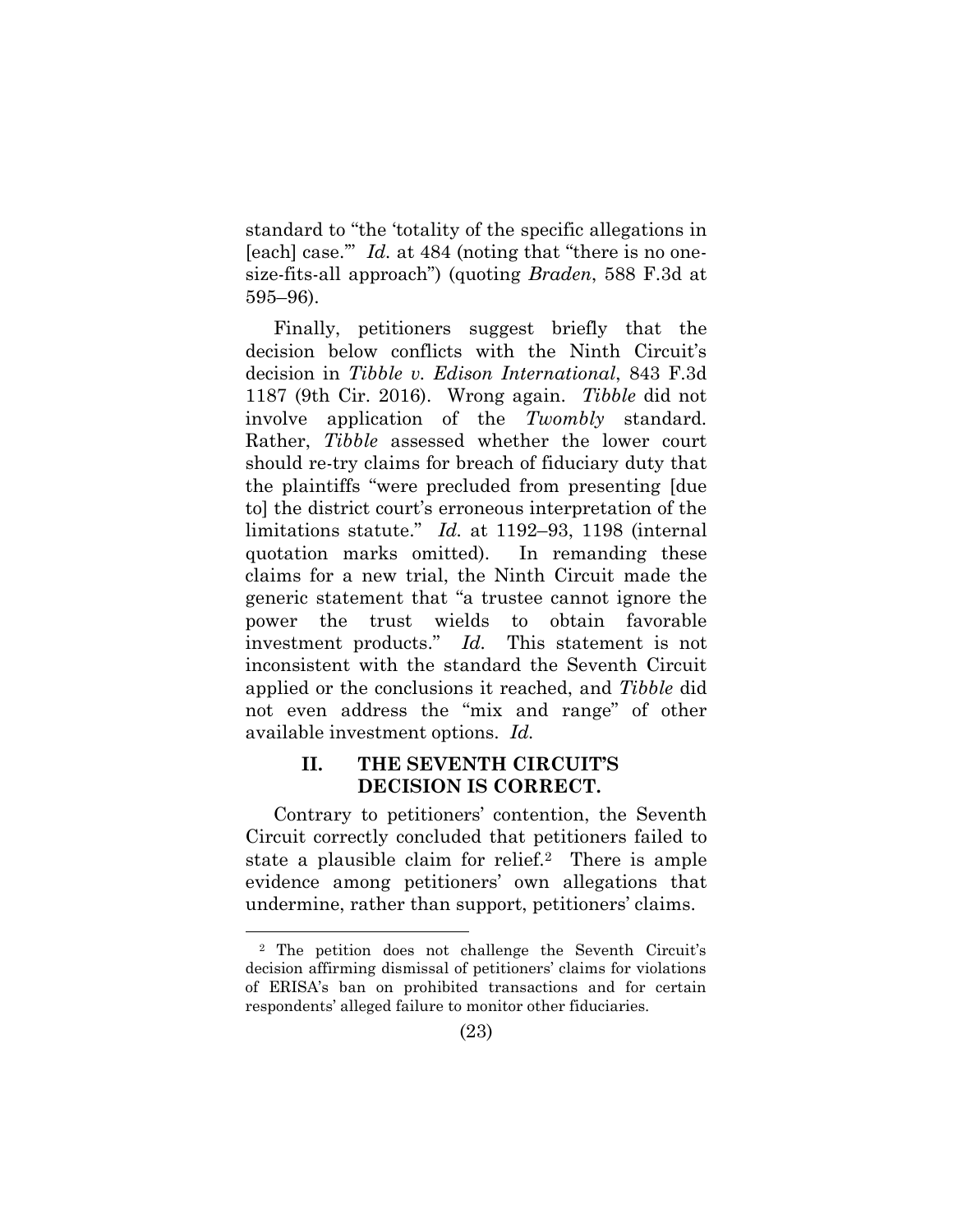A. Count 1 alleged that respondents breached their fiduciary duties "[b]y allowing TIAA-CREF to mandate the inclusion" of the CREF Stock Account in the Plans, and "to require that it provide recordkeeping for its proprietary options." Am. Compl. ¶ 235. Petitioners' own allegations defeat this claim.

As petitioners alleged, many plan participants chose to invest in the Traditional Annuity, which was an "attractive offering" to 403(b) plan participants, Pet. App. 13a, but which had "severe restrictions and penalties for withdrawal," "includ[ing] a 2.5% surrender charge," Am. Compl. ¶¶ 117, 132. Moreover, as petitioners' complaint acknowledged, TIAA required that the Plans offer other TIAA funds (including the CREF Stock Account) and use TIAA as the recordkeeper for those products. *Id*. ¶¶ 117, 130. In light of these allegations, respondents' decision to continue offering that investment option along with other TIAA investments was clearly prudent. Participants (including petitioners) were free to choose other investments, including low-cost index funds and funds offered by Fidelity. *Id*. ¶¶ 161, 176.

According to petitioners, respondents should have allowed participants invested in the Traditional Annuity to lose 2.5% of their money (and eliminated that investment as an option going forward), even though petitioners already had access to the very investment options *they* believed were superior. No law supports such a claim, and common sense forecloses it.

B. Count 3 alleged that respondents overpaid for recordkeeping services. Specifically, petitioners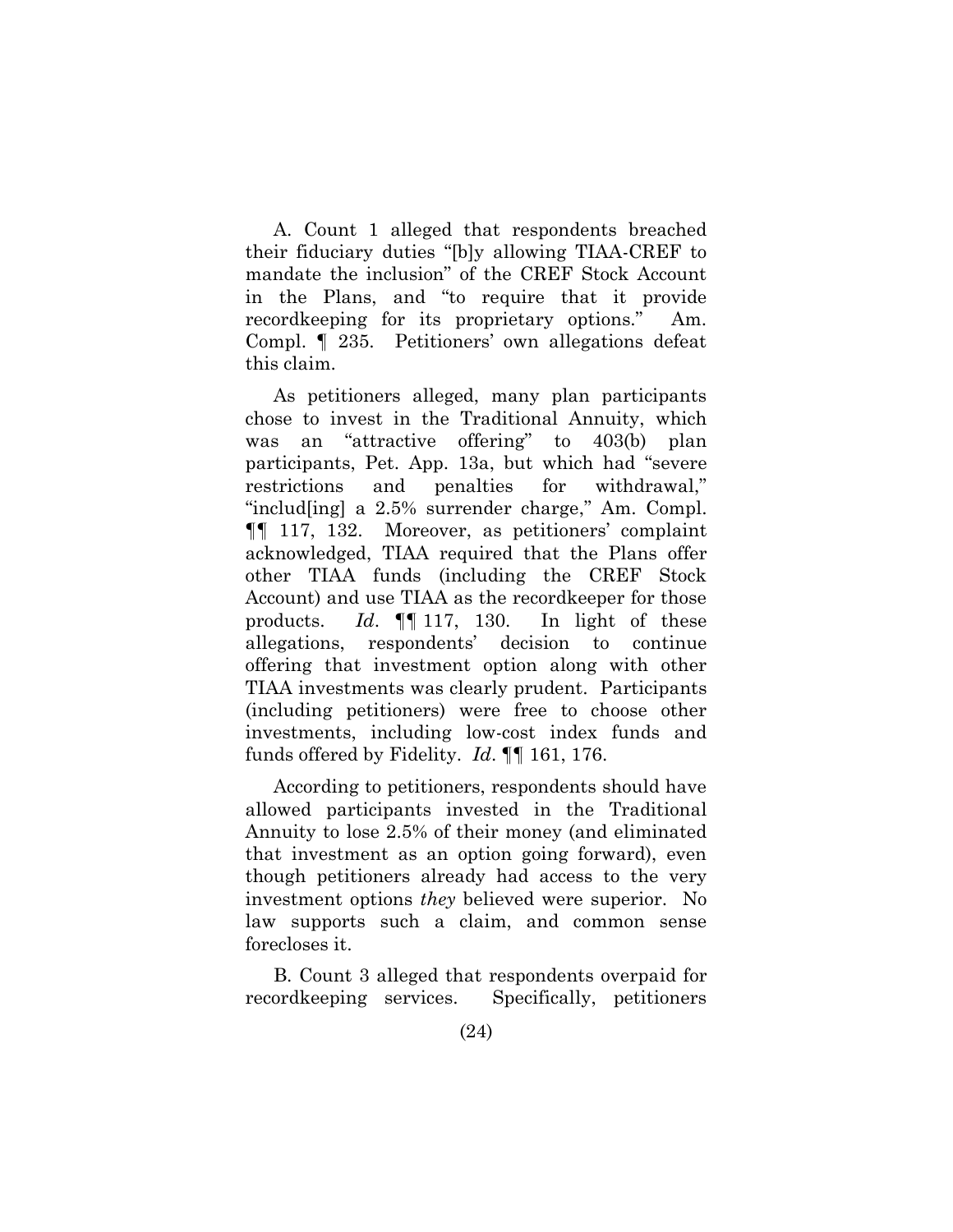alleged that respondents were required to solicit bids for a flat per-participant recordkeeping fee, and were imprudent in contracting with two recordkeepers instead of one. *Id*. ¶¶ 249, 251. Again, petitioners' own allegations contradict their claims and contravene settled law.

As discussed above, TIAA required that it be retained as recordkeeper for its own investment products, and it was plainly prudent to keep the TIAA Traditional Annuity as an investment option rather than trigger a hefty 2.5% fee. *See supra* at 24. As the Seventh Circuit recognized, petitioners nowhere alleged that participants would have been better off with TIAA as the sole recordkeeper than by retaining Fidelity as recordkeeper for its own products. Pet. App. 16a–17a. And petitioners point to no authority holding that ERISA requires plans to use only one recordkeeper. *Contra Renfro*, 671 F.3d at 319 (upholding as prudent plans that used multiple recordkeepers).

Petitioners' conclusory allegation that defendants should have been able to negotiate a per capita recordkeeping fee of \$35 per year per participant cannot save this claim. Am. Compl. ¶ 148. Petitioners did not identify an alternative recordkeeper that would have accepted such a low fee, nor did they allege that a hypothetical lower-cost provider would perform at the level necessary to serve the best interest of the Plans' participants. The cheapest is not always the best. *See Hecker*, 556 F.3d at 586 ("the cheapest possible fund . . . might, of course, be plagued by other problems"); *see also Davis*, 960 F.3d at 486 ("[F]iduciaries are not . . . required to pick the *lowest*-cost fund."). In any event,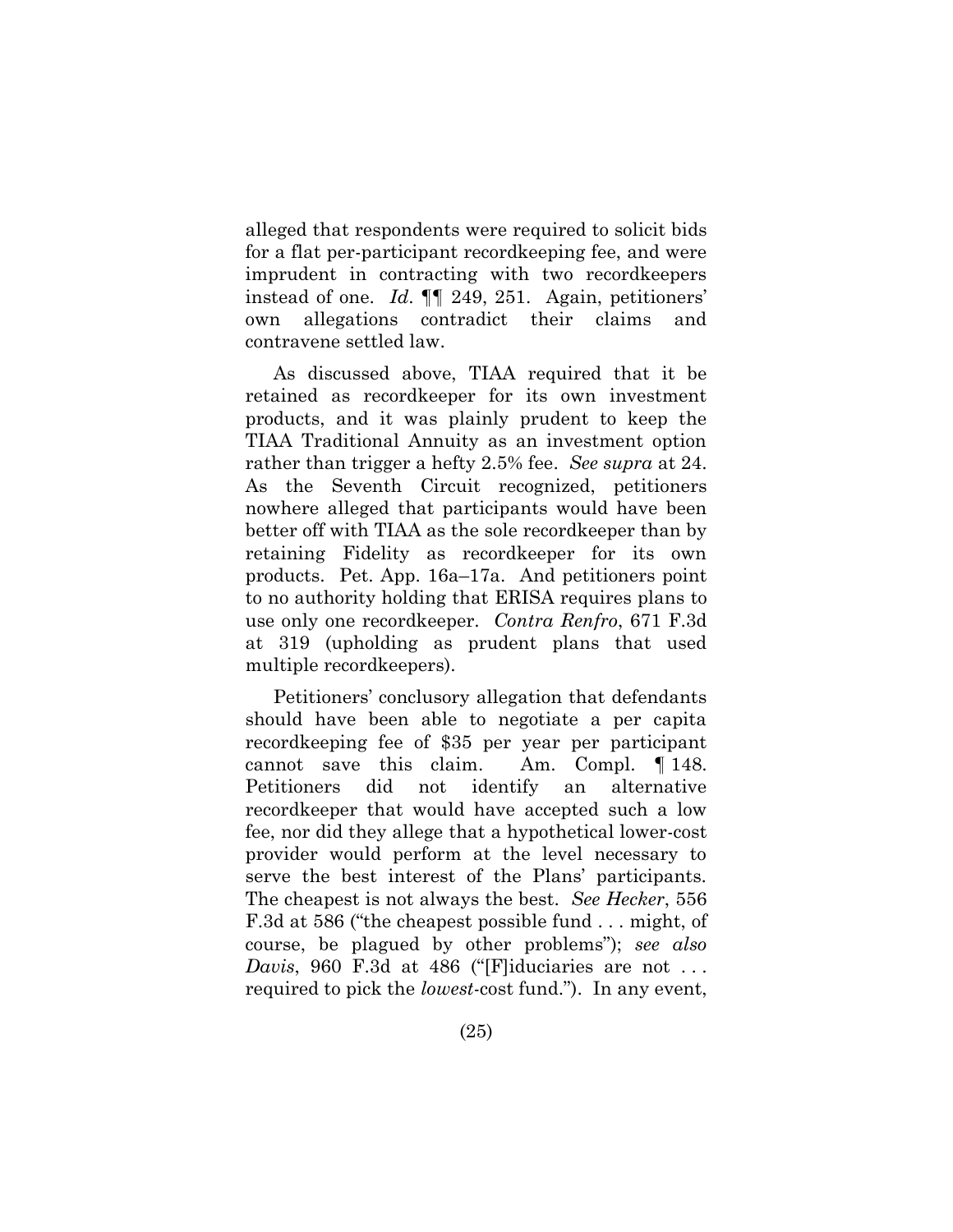a flat per capita fee is not necessarily better for plan participants. As the Seventh Circuit explained in *Loomis*, "[a] flat-fee structure might be beneficial for participants with the largest balances, but" for participants with smaller balances, it "could work out to more, per dollar under management," than an asset-based fee. 658 F.3d at 672–73; *see also Hecker*, 556 F.3d at 585 (holding that asset-based fees "violate[] no statute or regulation").

C. Count 5 alleged that respondents offered investment options that were too numerous, charged excessive fees, and "underperformed." Am. Compl. ¶¶ 266–267. Each of these theories is meritless.

1. "[A] fiduciary breach claim must be examined against the backdrop of the mix and range of available investment options." *Sweda*, 923 F.3d at 330 (citing *Renfro*, 671 F.3d at 327). In *Loomis*, the Seventh Circuit held that offering a range of options with expense ratios between "0.07% to just over 1%" is "an acceptable array of investment options" as a matter of law. 658 F.3d at 670 (citing *Hecker*, 556 F.3d at 586). The range of expense ratios offered in the Plans here—from .05% to 1.89%, Pet. App. 33a (citing Am. Compl. ¶¶ 161, 176)—is not materially different (particularly in light of the inclusion of the popular higher-fee annuity products). Therefore, any participant who preferred a fund with low expenses could choose one through the Plans, and petitioners cannot allege that they "were forced to stomach an unappetizing menu," regardless of their preference. Id. 19a. ERISA rejects that "paternalistic approach," and contains no rule "forbid[ding] plan sponsors to allow participants to make their own choices." *Id.* 14a–15a.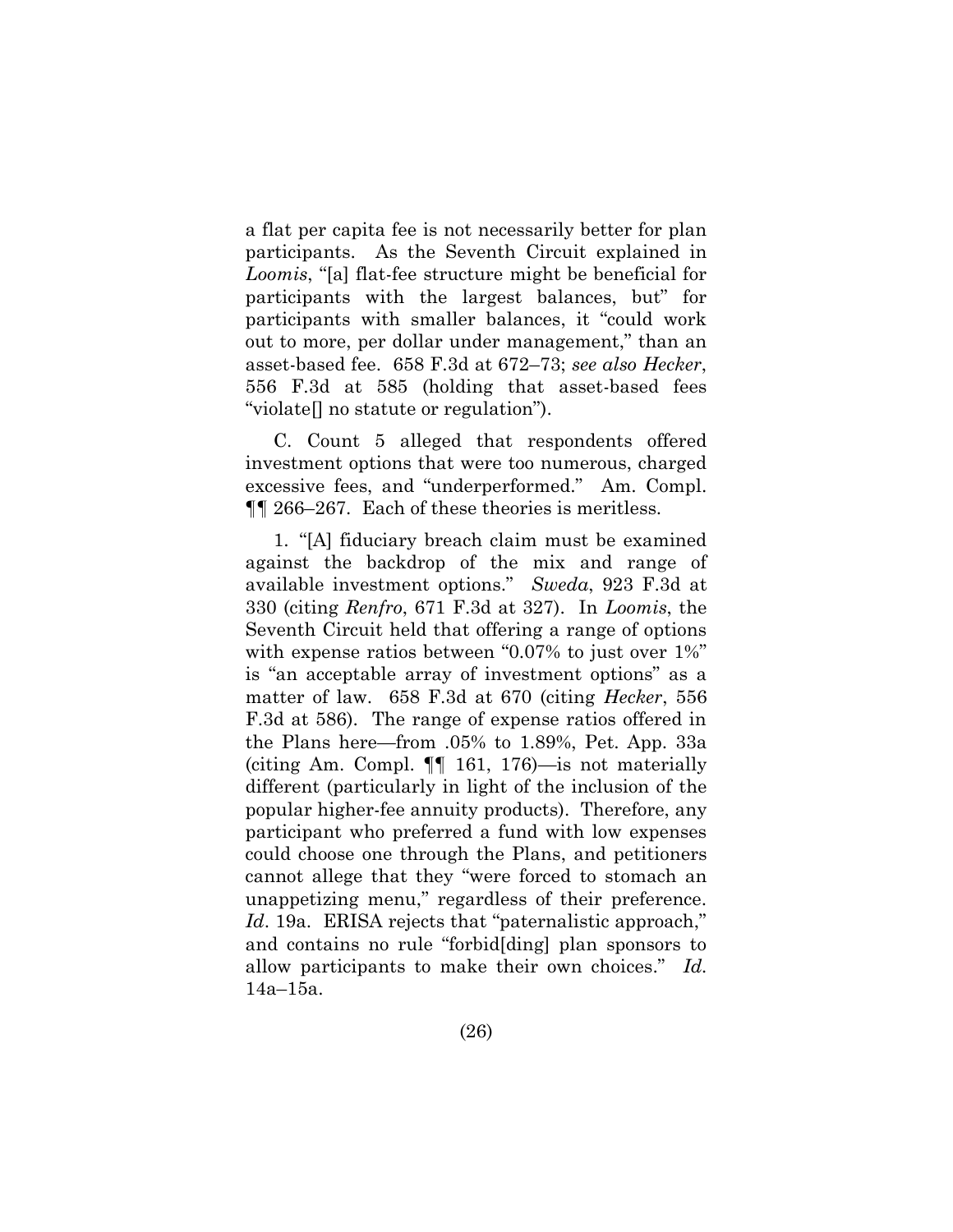That leaves "the argument that flopped in *Hecker*,*"* and again in *Loomis*: "that [a fiduciary] should have offered only 'wholesale' or 'institutional' funds," and "zero" retail funds. *Loomis*, 658 F.3d at 671. In addition to its deficiency as a matter of law, this claim was not presented as part of any claim in the amended complaint, notwithstanding petitioners' repeated reference to this argument in the petition, *see* Pet. 5, 7, 9, 11–13, 19, 21. Although petitioners' complaint referenced institutional and retail funds, petitioners did not clearly base a claim on these allegations. *See* Am. Compl. ¶¶ 232–286. The only reference is in half a sentence amidst Count 5's allegations spanning five pages. *Id.* ¶ 266 (alleging that "[t]he Plans' investment offerings included the use of mutual funds and variable annuities with retail expense ratios far in excess of other lower-cost options available to the Plans"). Perhaps recognizing this deficiency, petitioners attempted to present such a claim in their proposed second amended complaint, Prop. Sec. Am. Compl. ¶¶ 337–347, but the district court denied petitioners leave to amend, Pet. App. 51a–52a. The petition does not challenge that denial.

<span id="page-33-2"></span><span id="page-33-1"></span><span id="page-33-0"></span>2. Finally, the Seventh Circuit correctly affirmed dismissal of petitioners' claims based on the alleged underperformance of certain funds. "[I]nvestment losses are not proof that [a fiduciary] violated his duty of care," *Jenkins v. Yager*, 444 F.3d 916, 926 (7th Cir. 2006), and "the ultimate outcome of an investment is not proof of imprudence," Pet. App. 21a (quoting *DeBruyne*, 920 F.2d at 465). For that reason, "an allegation that an investment's price dropped, even precipitously, does not alone suffice to state a claim under ERISA." *Pension Benefit Guar.*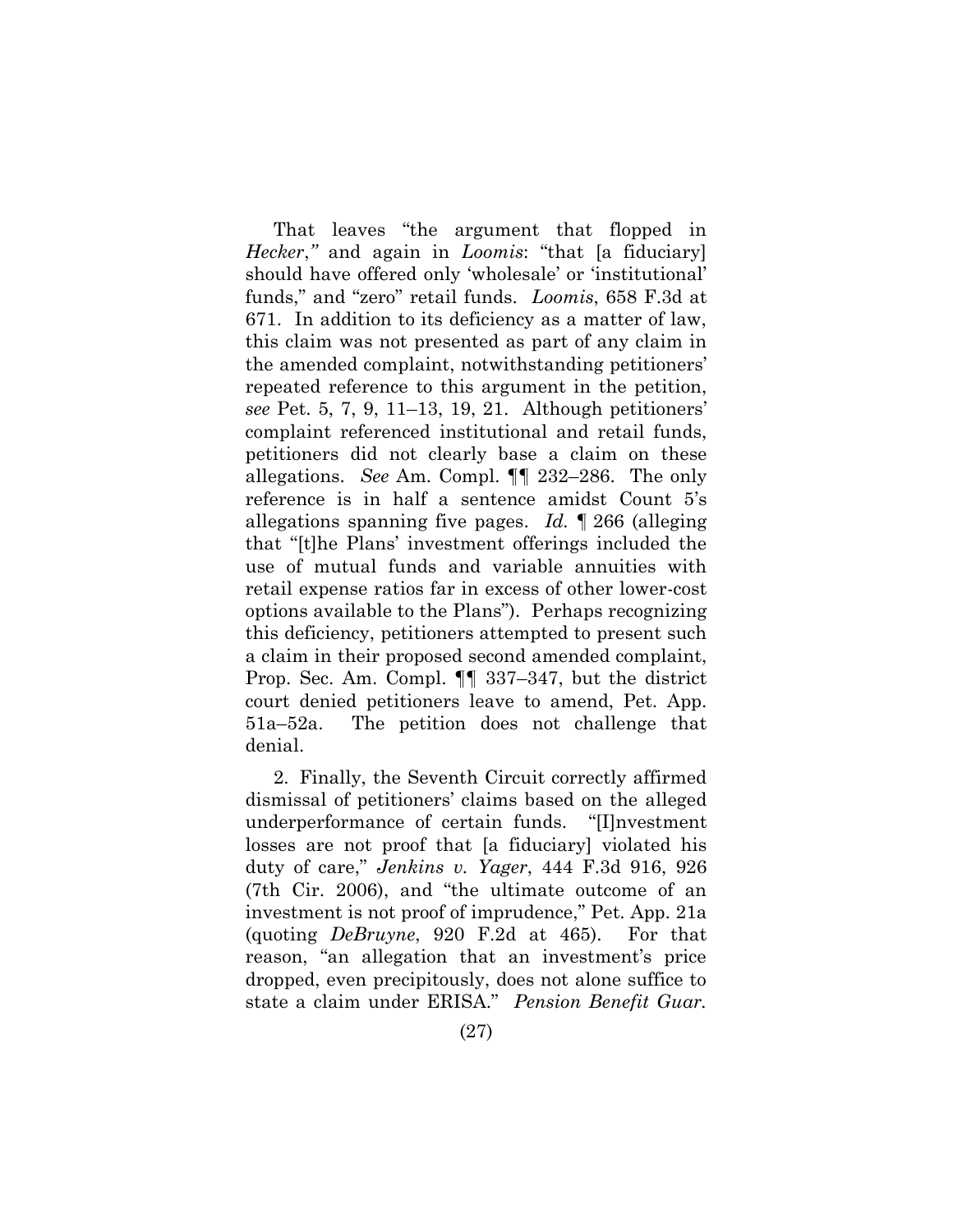*Corp. ex rel. St. Vincent Catholic Med. Ctrs. Ret. Plan v. Morgan Stanley Inv. Mgmt. Inc.*, 712 F.3d 705, 721 (2d Cir. 2013).

Rather, to plead a fiduciary breach claim based on underperformance, plaintiffs must "allege facts sufficient to raise a plausible inference that the investments at issue were so plainly risky at the relevant times that an adequate investigation would have revealed their imprudence, or that a superior alternative investment was readily apparent such that an adequate investigation would have uncovered that alternative." *Id.* at 719. The amended complaint lacks any well-pleaded allegations meeting that standard.

<span id="page-34-3"></span><span id="page-34-2"></span><span id="page-34-1"></span>Nor can petitioners point to any well-pleaded allegation that defendants' *process* for selecting the challenged funds was imprudent. *Jenkins*, 444 F.3d at 925; *see also Barchock v. CVS Health Corp*, 886 F.3d 43, 45 (1st Cir. 2018). Instead, petitioners cited only a list of funds that purportedly underperformed, followed by conclusory assertions that a prudent review process would have resulted in their removal. But hindsight analysis of the funds' performance is irrelevant. *Renfro*, 671 F.3d at 322; *Morgan Stanley*, 712 F.3d at 718. Likewise, as this Court explained in *Iqbal*, "[t]hreadbare recitals of the elements of a cause of action, supported by mere conclusory statements, do not suffice." 556 U.S. at 678.

<span id="page-34-0"></span>Moreover, petitioners' other allegations in the amended complaint establish that respondents had a diligent process for reviewing the Plans' offerings. Beginning in 2009, when new regulations required employers, for the first time, to take a hands-on role in administering these plans—including managing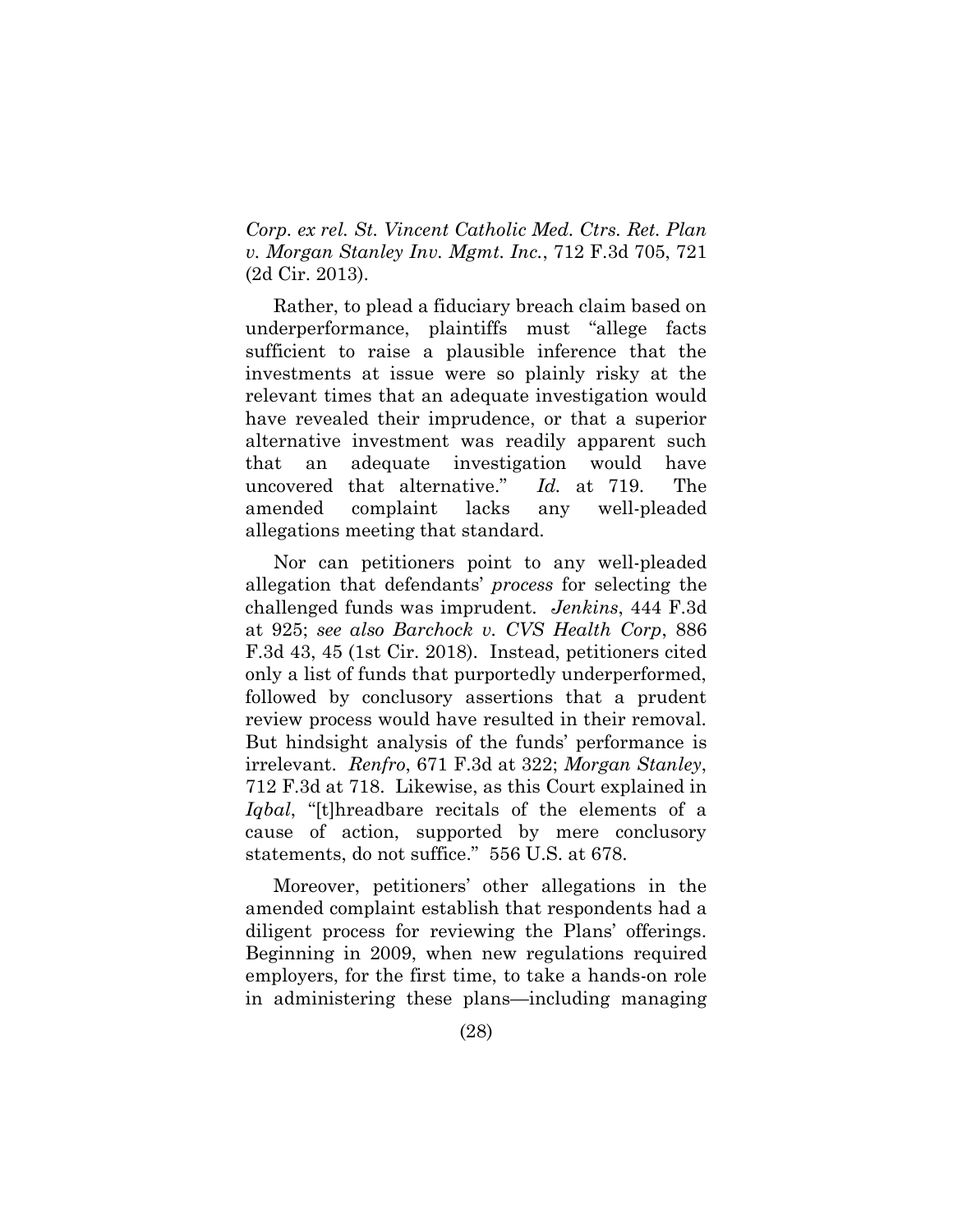their investment offerings—Northwestern engaged in a complex, expert-guided review process, which included the formation of NURIC to provide additional oversight. That process ultimately led to an overhaul of the Plans. *See* Am. Compl. ¶¶ 123– 128, 221–222. Respondents introduced a tiered structure consisting of "about 40 options" available through TIAA and Fidelity, in addition to a brokerage window offering participants access to thousands of other investment options. Pet. 4a; Am. Compl*.* ¶¶ 123–128, 132–133. Petitioners acknowledged that, through these changes, respondents "removed hundreds" of funds which petitioners deemed "unnecessary." Am. Compl*.* ¶ 226. Moreover, respondents successfully negotiated revenue credits from TIAA and Fidelity. These credits were distributed to participants during the second quarter of 2016. *Id.* ¶¶ 216–218.

3. Petitioners appear to have abandoned their argument that the Plans included too many options. But even if it were still alive, that argument fails as a matter of law. As the decision below recognized, "[p]lans may generally offer a wide range of investment options and fees without breaching any fiduciary duty." Pet. App. 21a (citing *Loomis*, 658 F.3d at 673–74; *Hecker*, 556 F.3d at 586). A fiduciary who "has left choice to the people who have the most interest in the outcome . . . cannot be faulted for doing [so]." *Loomis*, 658 F.3d at 673–74. *See also Hecker*, 556 F.3d at 586 (no breach of fiduciary duty where  $401(k)$  plan participants could choose to invest in 26 investment options and more than 2,500 mutual funds through a brokerage window); *accord Renfro*, 671 F.3d at 327–28 (no breach of fiduciary duty where 401(k) plan offered 73 investment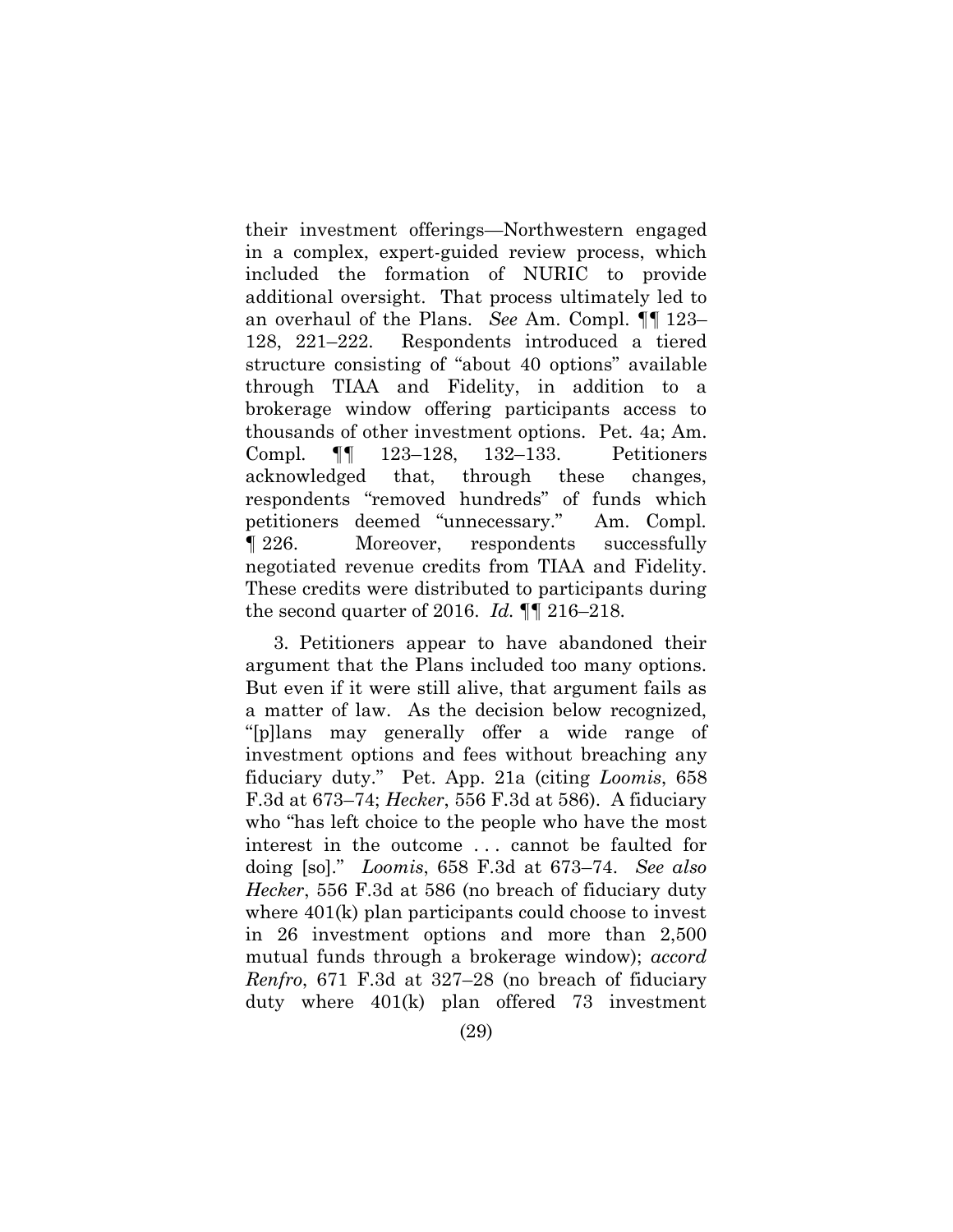options).

### **III. THIS CASE PRESENTS A POOR VEHICLE FOR REVIEW.**

A. For the reasons stated above, the decision below does not evince a conflict among the lower courts. But even if the Court agrees with petitioner that "[t]he time is ripe for this Court to provide clarity to this area of law," Pet. 18, this case does not present a good opportunity for the Court to do so. That is so for five main reasons.

First, the lower courts that petitioners claim make up the circuit conflict are entirely unaware of their purported disagreement. To the contrary, as we have explained, the decision below expressly invokes authority from the Third and Eighth Circuits and disclaims any departure from those jurisdictions. Were the court to accept petitioners' invitation to analyze the admixture of benefits and burdens that state a claim for breach of fiduciary duty under ERISA, it would lack the benefit of the lower courts' insight into the supposed methodological conflict. Rather than wade into such waters (which the lower courts agree are calm), this Court should at least wait for some recognizable current to emerge.

Second, and relatedly, the decision below is painfully narrow and factbound. Not every decision of this Court is destined for the casebooks, but scarce resources ought not be diverted to what amounts largely to a referendum on whether ERISA fiduciaries should be permitted to agree to TIAA's contractual conditions for offering the TIAA Traditional Annuity. Petitioners observe that there is "frequent litigation" regarding the management of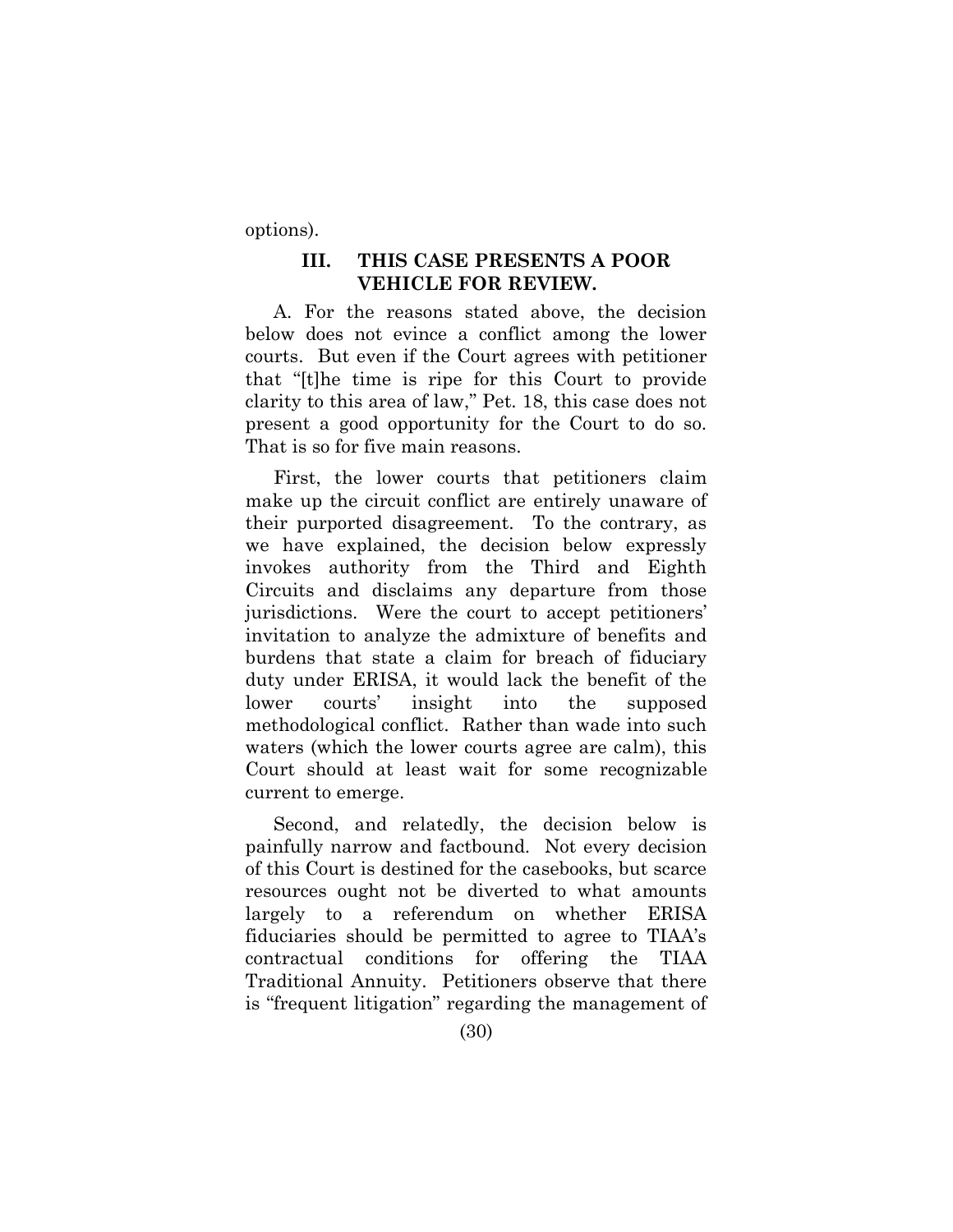401(k) and 403(b) plans, *id*. 21, but that serves only to underscore the narrowness of the question actually presented here. The decision below is one of many decisions, including *Renfro*, *Meiners*, *Loomis*, and *Hecker*, in which courts have dismissed claims that retirement plan managers breached their fiduciary duties. In many other cases, including *Sweda* and *Davis*, courts have allowed such claims to proceed under the same standards applied to different complaints.Against this backdrop, petitioners' contention that the dismissal of their claims "threatens to arrest [the] progress" made by a nationwide trend of ERISA litigation is myopic at best.

<span id="page-37-0"></span>Third, this Court recently denied the certiorari petition in *Sweda. Univ. of Pa. v. Sweda*, 140 S. Ct. 2565 (2020). In a supplemental brief in support of the petition, the plan administrators in *Sweda* argued, as petitioners do now, that the Seventh Circuit's decision in this case "reinforces the circuit conflict over the pleading standard for fiduciary breach claims under" ERISA. Suppl. Br. for Pet'rs 1, *Univ. of Pa. v. Sweda*, No. 19-784, 2020 WL 1479914 (U.S. Mar. 26, 2020). This purported "conflict" did not satisfy this Court's criteria for plenary review in March. Nothing has changed since.

<span id="page-37-1"></span>Fourth, petitioners tacitly acknowledged the shortcomings of the operative complaint when they sought leave to file a second amended complaint during the pendency of respondents' motion to dismiss. Pet. 6 n.2. Petitioners' inability to remedy this deficiency resulted in significant part from petitioners' own delay. Pet. App. 6a (explaining that petitioners' "additional counts were based on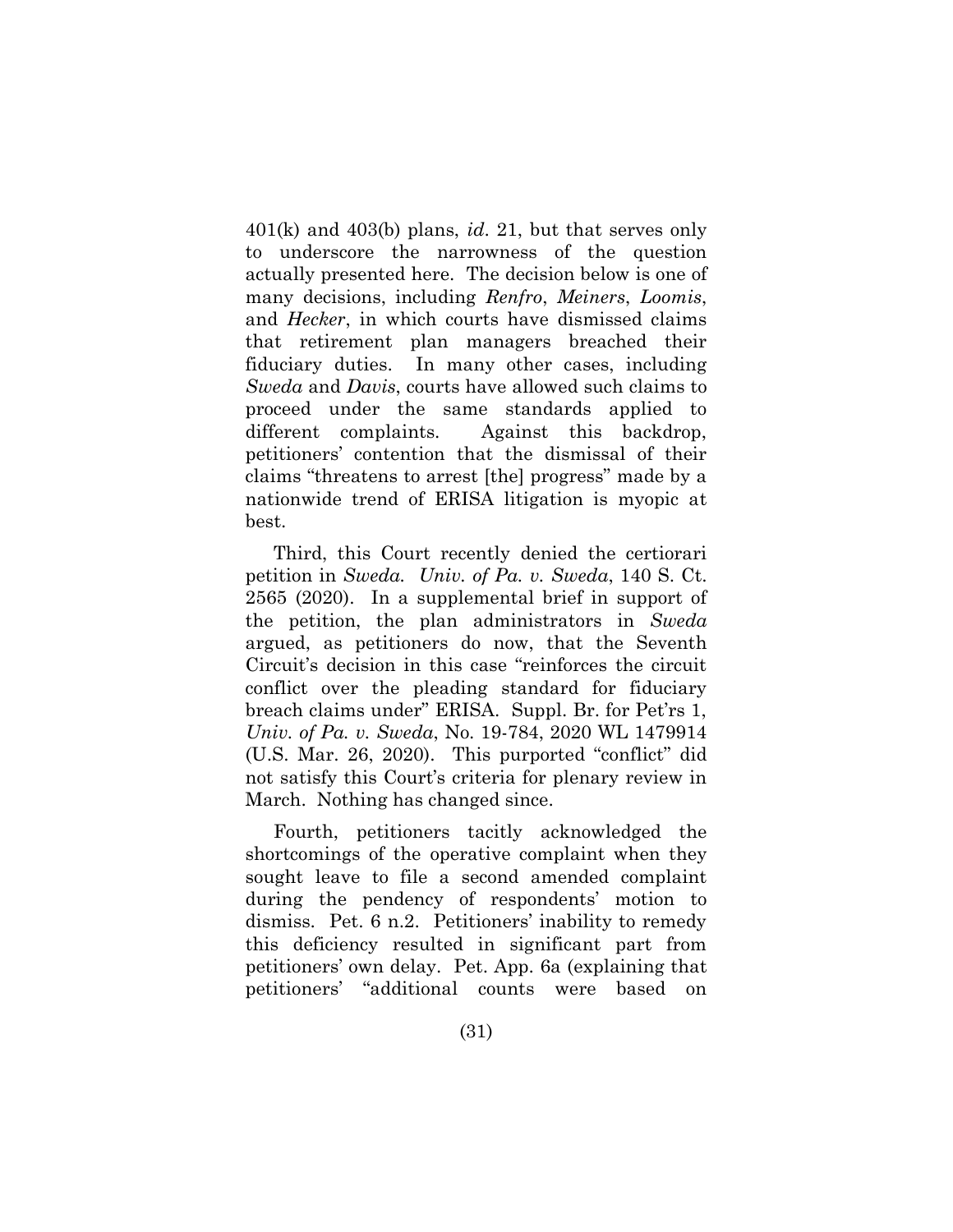information available to [them] before discovery"). And as the Seventh Circuit noted, petitioners "did not even attempt in their [appellate] brief to explain the undue delay." *Id.* 23a. Likely recognizing that their failed attempt to remedy deficiencies in their complaint renders the case a poor vehicle for this Court's review, petitioners bury their references to the second amended complaint among footnotes in the petition. Pet. 6–7 nn.2–3, *id.* 20 n.15. If this Court wishes to address the application of the *Twombly* standard in the ERISA context, it should await a case in which the plaintiffs made all available allegations on a timely basis.

Fifth, and in any event, the allegations in the amended complaint are weakened further by the evolving nature of the Plans. Consistent with their fiduciary duties to monitor the Plans' investment options, respondents have continued to improve upon the Plans. As the decision below noted, in October 2016 Northwestern "streamlined its investment offerings to about 40 options to enable simpler decision-making by participants, reduce administrative expenses, increase participant returns, and provide access to lower cost shares when available." Pet. App. 4a (internal quotation marks omitted). As petitioners acknowledged in the amended complaint, these changes removed "hundreds" of funds about which petitioners complained. Am. Compl. ¶ 226. Any decision here would be of limited utility, particularly if the Plans change further.

### **CONCLUSION**

The petition for a writ of certiorari should be denied.